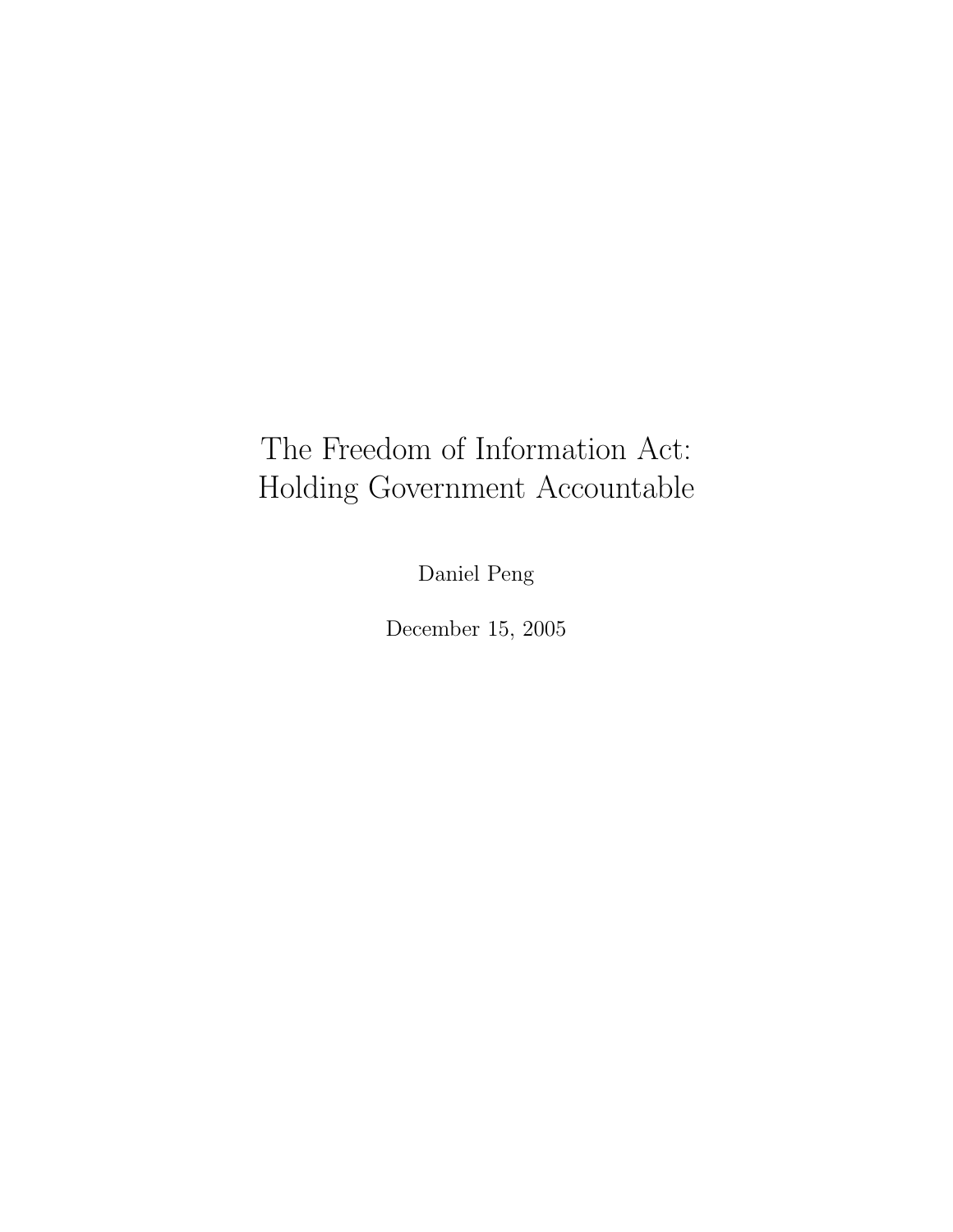## Contents

| 1 Introduction                                                         |                               |
|------------------------------------------------------------------------|-------------------------------|
| 2 The Fiction of FOIA Accountability                                   | $\overline{2}$                |
| 3 The Problem: Legal basis and empirical evidence<br>3.1<br>3.2<br>3.3 | 3<br>- 3<br>$-6$<br>- 9<br>13 |
| 4 The Solution: Imposing consequences and accountability<br>4.2        | 16<br>17<br>19<br>-20         |
| 5 Conclusion                                                           | 22                            |

## 1 Introduction

A democracy works best when the people have all the information that the security of the nation permits. No one should be able to pull curtains of secrecy around decisions which can be revealed without injury to the public interest.

— President Lyndon B. Johnson, signing FOIA into law.

Concerned citizens have long hailed FOIA as a cornerstone of government transparency; however, the reality is that FOIA's implementation doesn't live up to this promise. First, legal loopholes mean that government agencies are not responsible for responding to FOIA requests on time, so requesters experience interminable delays in trying to access government records. Secondly, if the records are politically sensitive or reveal administrative wrong-doing, government agencies will seldom give them up without a fight; ironically, this is where FOIA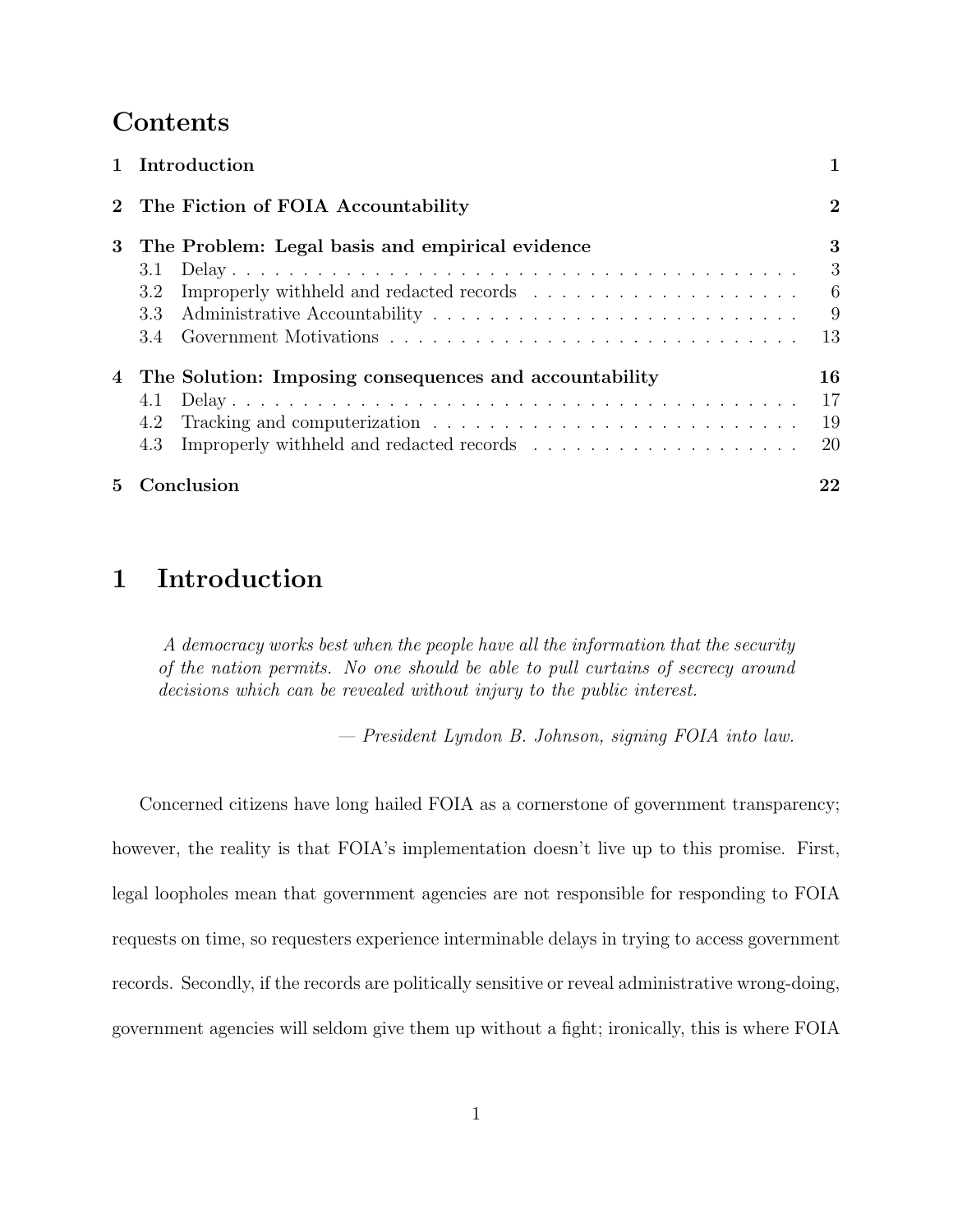could be most valuable and where FOIA fails most. The problem is that the law fails to hold government agencies accountable for their compliance with FOIA.

For FOIA to fulfill its promise, it must hold government agencies accountable. The proposed Cornyn-Leahy OPEN Government Act of 2005 would impose consequences on agencies for tardiness and create a FOIA ombudsman to audit, review, and mediate FOIA requests. Although the effectiveness of the ombudsman is uncertain, the act's consequences for tardiness would create real accountability for FOIA deadlines and thereby strengthen FOIA considerably.

## 2 The Fiction of FOIA Accountability

In an idealized world, a requester would obtain a government record under FOIA in the following fashion. He submits his request. The agency searches for relevant records and then reviews the records to determine what to redact and what to disclose. Within 20 working days, the agency makes a determination about whether to comply with the request. Within a reasonable time thereafter, the agency delivers the documents to the requester.<sup>1</sup>

If the requester is dissatisfied with the completeness or the timeliness of the response, he files an administrative appeal with the head of the agency. The agency must respond to the appeal within 20 working days.

If the requester is dissatisfied with the administrative appeal, he files a lawsuit to compel disclosure. If the court finds that the requester "substantially prevails," then it "may assess

<sup>1</sup>FOIA actually does not specify any timeframe, but "within a reasonable time" is the judicial interpretation.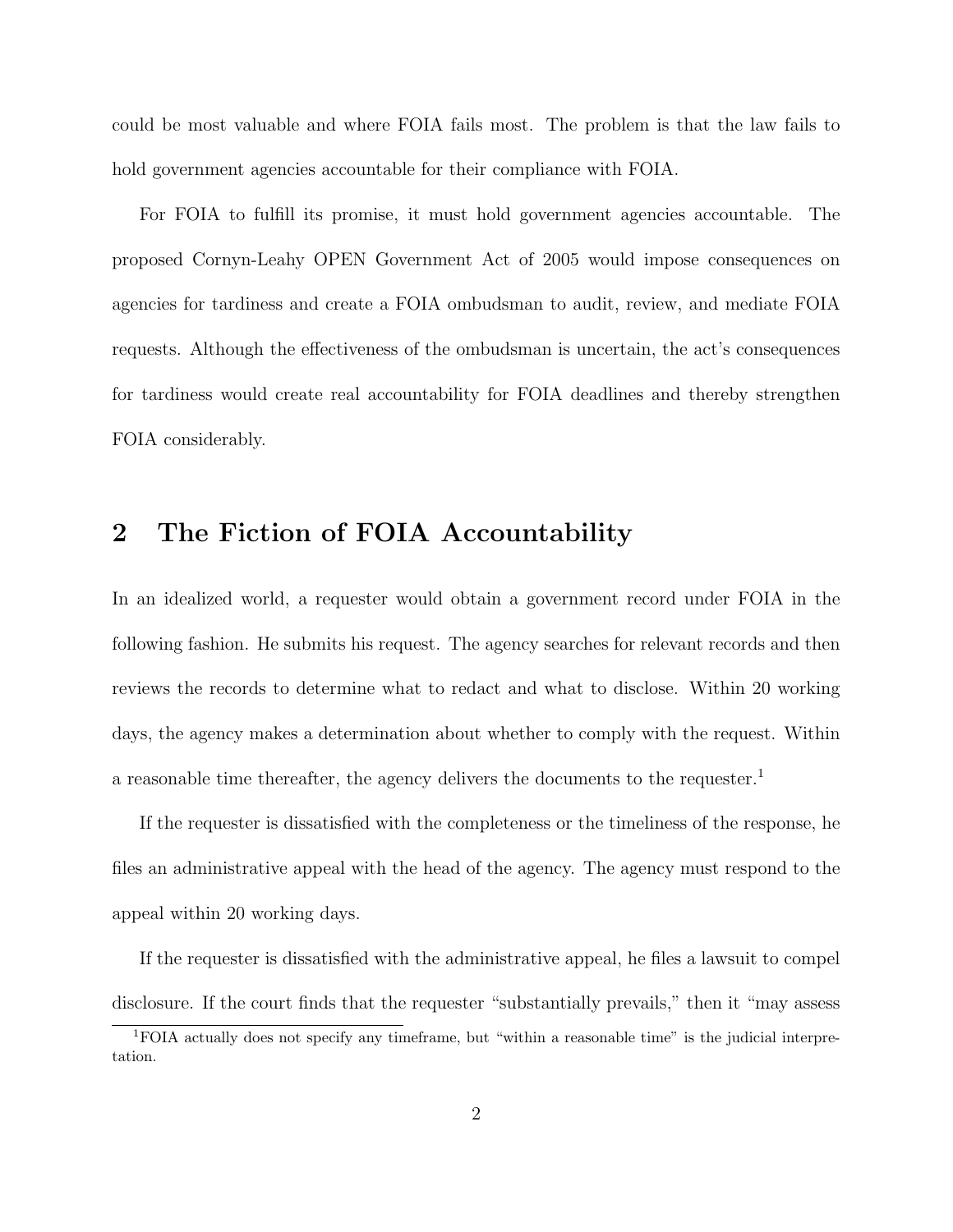against the United States reasonable attorney fees and other litigation costs reasonably incurred."

### 3 The Problem: Legal basis and empirical evidence

This is a beautiful picture. Unfortunately, this is not how FOIA works in practice. First, agencies delay responding because they are not responsible for the deadlines under the Open America decision. Secondly, the difficulty of filing suit means that agencies rarely worry about this possibility in deciding to withhold or redact records. Thus, if the records are politically sensitive or reveal government wrong-doing, government agencies are strongly disinclined to disclose them in response to FOIA requests. I will address each problem in turn.

#### 3.1 Delay

We first witness this lack of accountability in agencies' habitually late responses to FOIA requests. FOIA imposes a deadline of 20 working days, but an influential 1976 D.C. circuit decision eliminated all respect for that deadline in Open American v. Watergate Special Prosecution Task Force, 547 F.2d 605. Open America sought access to FBI files on the role of the Acting FBI Director, L. Grey Peterson, in the Watergate affair. After the FBI missed the statutory deadlines for the request and the subsequent appeal, Open America filed suit to compel disclosure, arguing that the plain meaning of the statute required that the FBI observe the statutory time limits. In 1974, these limits gave the FBI 10 working days to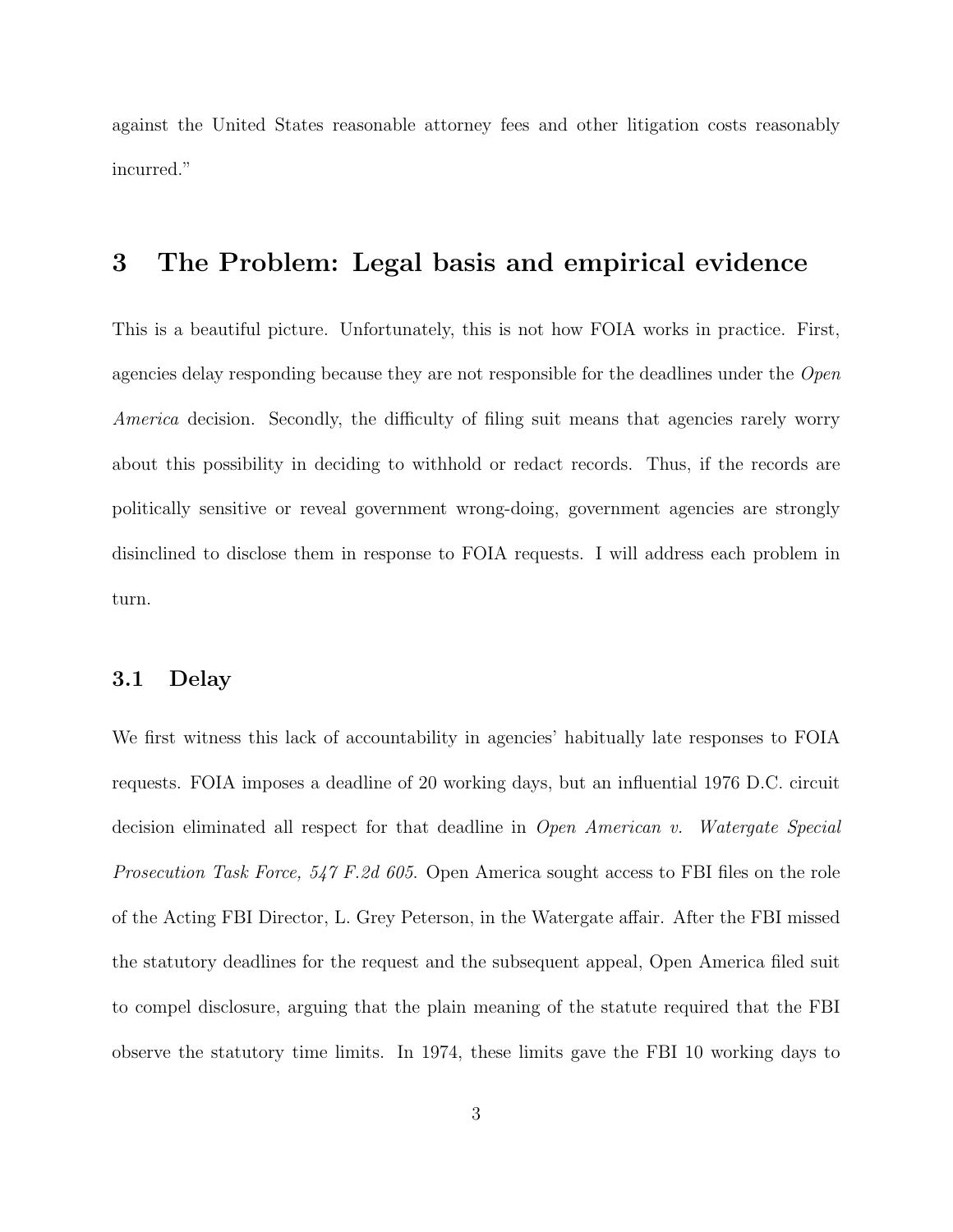respond (with a 10-working-day extension under one of three "unusual circumstances") and 20 working days to make a determination on administrative appeal. Even with the (dubiously applicable) "unusual circumstances" extension, the FBI had missed all the deadlines.

Instead, the court found relief for the FBI under the "exceptional circumstances" provision of 5 USC  $\S 552(a)(6)(C)$ :

If the Government can show exceptional circumstances exist and that the agency is exercising due diligence in responding to the request, the court may retain jurisdiction and allow the agency additional time to complete its review of the records.

The court ruled that the unanticipatedly large FOIA backlogs constituted "exceptional circumstances." Consequently, so long as the agency was exercising "due diligence" in responding to the request, the court could grant additional time to disclose the records. In this case, 191 FBI employees were processing FOIA requests in the order they were received, and this constituted due diligence. Thus, habitual agency delay in responding to requests found legal validation in Open America; the court effectively nullified the 20-day statutory limit.

We see this delay empirically. In 2001, the GAO analyzed the 1999 FOIA annual reports of 25 agencies that processed 1.9 million requests.[10] These 25 agencies handled 97% of the fedoral governments' FOIA requests; they are the 24 agencies identified in the Chief Financial Officers Act, plus the CIA. These annual reports give the number of requests handled and the median processing time in working days, so we cannot identify the median processing time across the entire government. Nevertheless, we do see that the agencies with median processing times of 20 days or less handled 1.6 million, or 84%, of the requests. (See Figure 3.1.) Observe that this doesn't mean that 84% of the requests took 20 days or less, since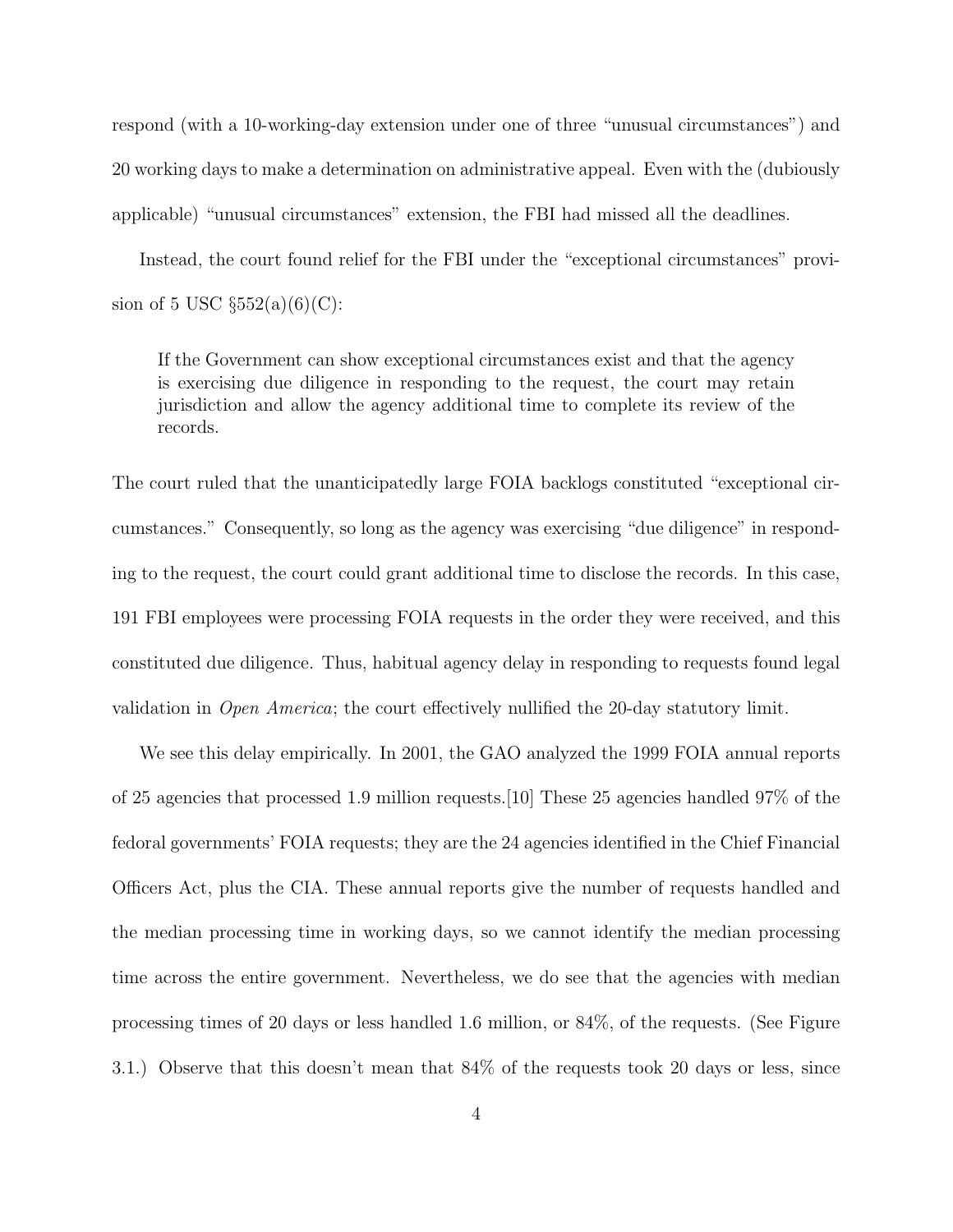

Figure 1: 2001 GAO analysis of 1999 FOIA response times

this is just the median; we know that at least half of these requests (42%) took less than 20 days, but we can't say anything about the other half.

This sounds faintly reasonable, but the picture starts looking gloomy when we realize that this data is weighted heavily by the Department of Veterans Affairs, which fields disproportionately many requests for veterans' medical records. This department handled 1.1 million requests with a median response time of 12 days. If we discount this department, then the departments with median response time of 20 days or less handled merely 500,000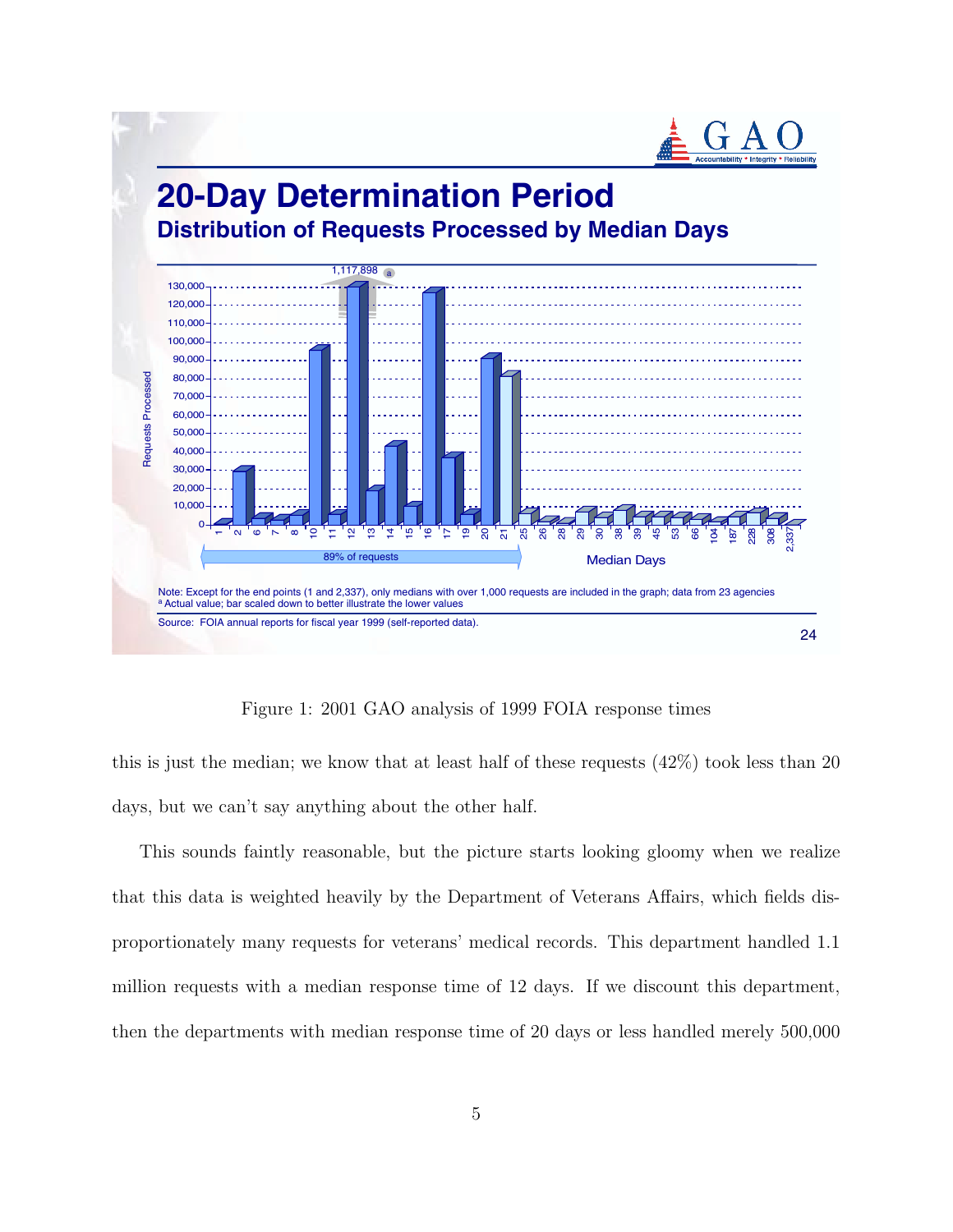out of the remaining 800,000 requests, a fairly demoralizing 60%.

Individual agencies also show some disconcertingly long processing times. The Immigration and Naturalization Service handled 81,000 "complex" requests with median processing time of 21 days.<sup>2</sup> The Department of Defense handled 79,000 "simple" requests with a median processing time of 20 days and 17,000 "complex" requests with a median processing time of 66 days. About 20,000 requests were handled by agencies with median processing times of 104 working days (EOUSA), 187 working days (CIA), 228 working days (FBI) , and 308 working days (State). Somewhat egregiously, the FBI finished 30 expedited requests in 1999 with a median processing time of 2,337 days.

It is even more sobering that in 1996, the Electronic FOIA Amendments increased the statutory time limit from 10 days to 20 days, in order to reduce the apparent violations of FOIA. Agencies should have been aiming at 10 days, not 20. With no legal accountability, agencies just worked diligently through their backlog of requests with little regard for how long that would take. This is the legacy of *Open America*.

#### 3.2 Improperly withheld and redacted records

The FOIA grants administrators broad discretion to withhold and redact records. In practice, administrators extend this discretion past the bounds of the law; they can effectively withhold and redact however they see fit, with little or no accountability. These abuses are possible because FOIA provides no effective mechanisms for holding administrators accountable for those decisions. Thus, if the records are politically sensitive or reveal government wrong-

<sup>&</sup>lt;sup>2</sup>Along with 78,000 "simple" requests with a median processing time of 10 days.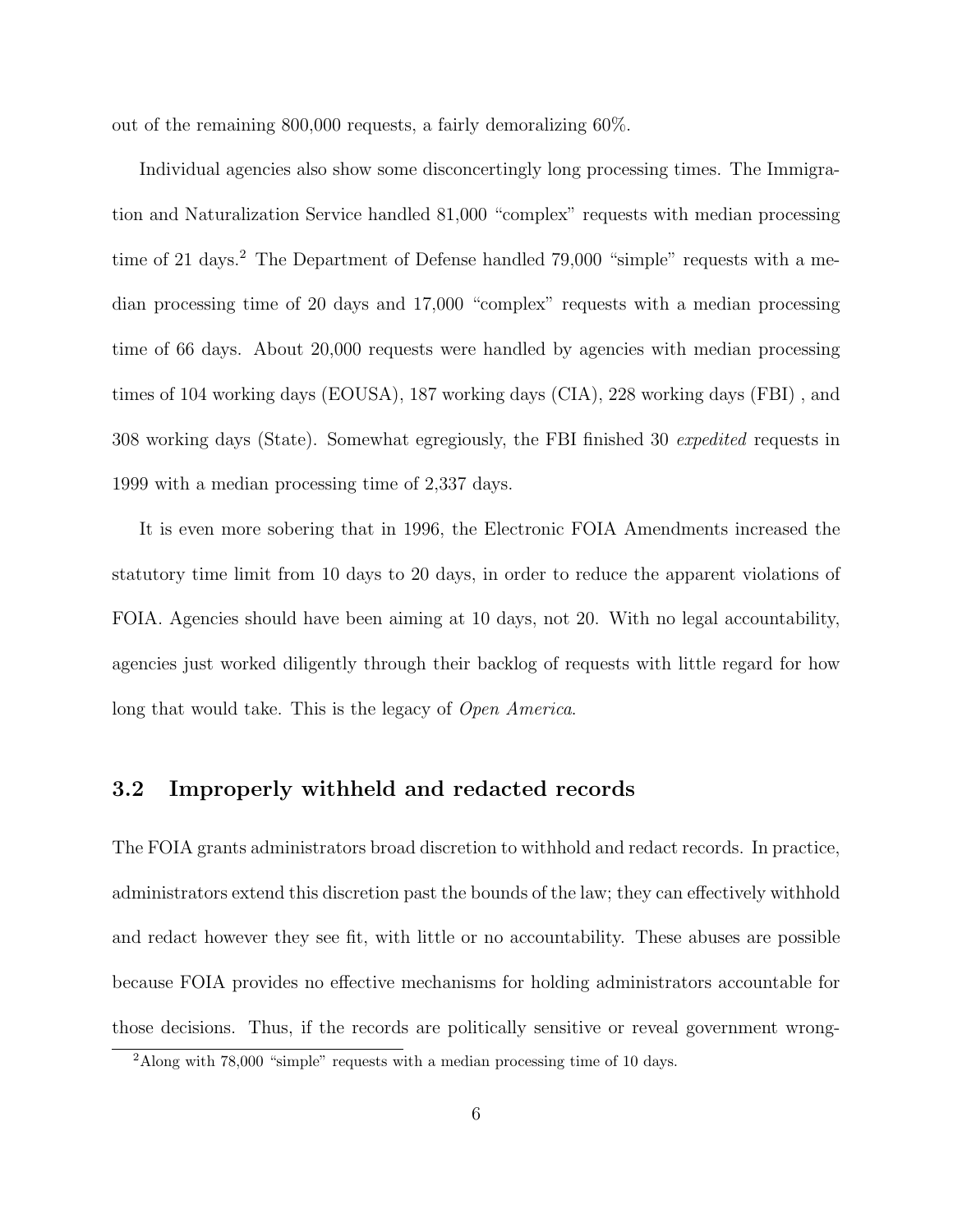doing, government agencies are strongly disinclined to disclose them in response to FOIA requests.

Within the limits of the law, the Freedom of Information Act already grants administrators broad leeway in withholding and redacting records, with scant accountability for these decisions. First, administrators have broad leeway in deciding whether a record is exempt from disclosure; then, since the exemptions are discretionary, they also have complete freedom to decide whether to withhold the record. As early as 1978, the Government Accounting Office recognized how much discretion administrators have in withholding records and hence, how important agency attitudes are in making FOIA work:

Interviews with several analysts and agents revealed different attitudes on how the exemptions were to be applied. . . . Attitudes can make the difference as to how many pages, paragraphs, lines, or even words are excised. This is because the excising process consists of a line-by-line review, and officials must constantly make subjective decisions as to whether a certain paragraph or line would disclose the identity of an informant or constitute an unwarranted invasion of privacy.[15]

Since administrators have so much discretion in applying FOIA exemptions, agency attitudes essentially determine the completeness of records that requesters receive.

Even beyond the limits of the law, the lack of accountability for FOIA leaves administrators free to protect their own interests. When records are improperly withheld or redacted, the only remedies available to the requester are an administrative appeal and a lawsuit. Only the rare requester with time, money, and knowledge can avail themselves of these remedies, so these remedies are generally ineffective for holding agencies accountable. First of all, it is often impossible for requesters to tell when records have been improperly withheld or redacted. Requesters face an overwhelming imbalance of information; only the agency knows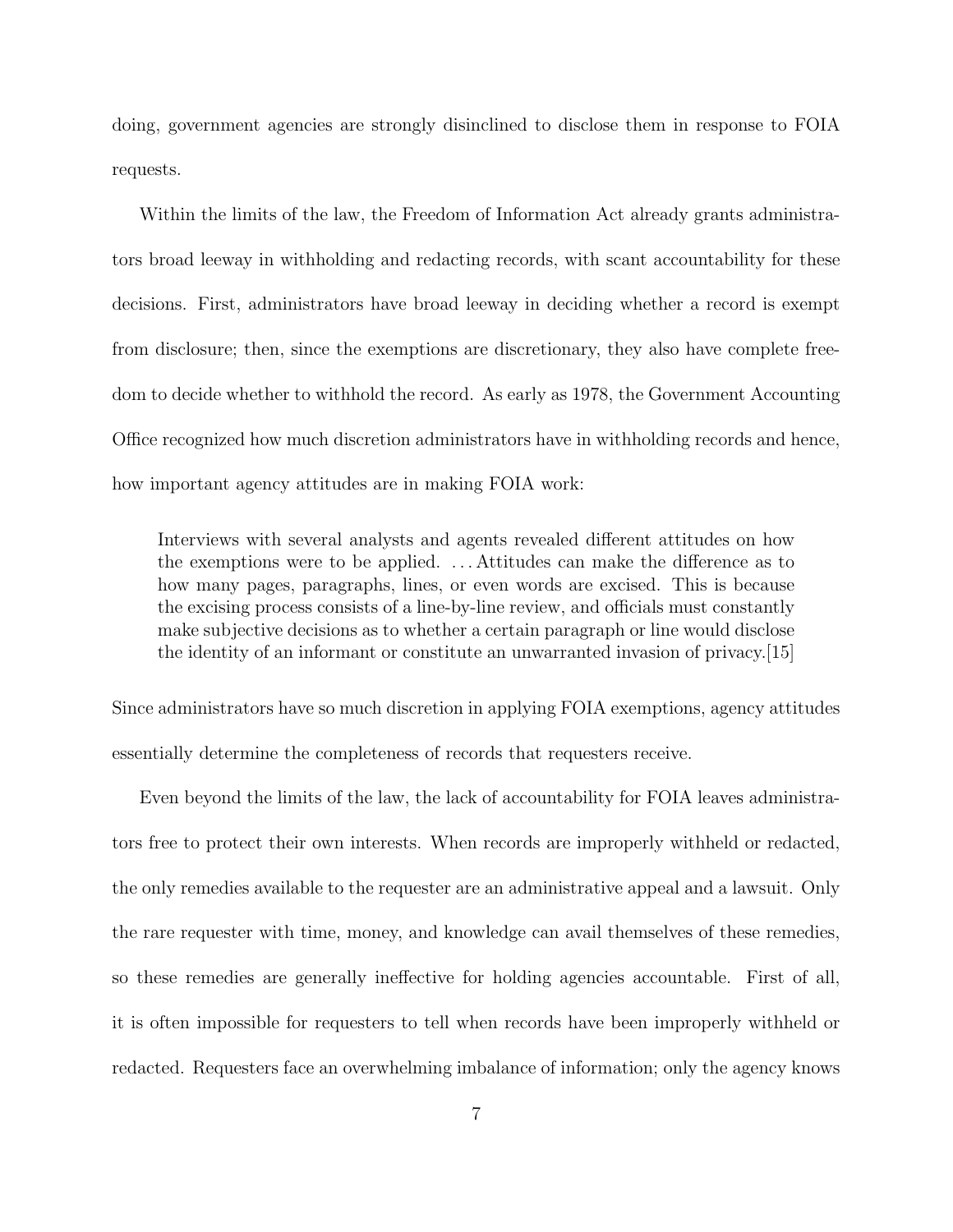precisely what records are relevant and what text has been redacted. Second, even when the requester knows that the agency erred, the process for compelling disclosure is timeconsuming and expensive. After a generally ineffectual administrative appeal, the requester must file a lawsuit to compel disclosure. The only consolation is that if the court finds that the requester "substantially prevailed," then it can award the requester attorneys' fees.

Thus, FOIA enforcement depends heavily on private lawsuits, and only organizations and the rare individual have the resources to pursue these lawsuits. As a consequence, agencies hardly worry about the remote possibility of a lawsuit when they decide to withhold or redact records. Indeed, a 1980 Senate report discovered that agencies had learned to distinguish between requests that could be credibly backed by a lawsuit; they found that companies and wealthy non-profits often received preferential FOIA treatment over individual citizens, since individual citizens were unlikely to file suit.[7] Each year, out of millions of FOIA requests and tens of thousands of appeals, we see only hundreds of FOIA lawsuits, and agencies realize this.

The average requester is left with very little idea of whether records have been improperly withheld or redacted and very little recourse even if he knows. Administrators realize this and freely withhold records as they see fit. Thus, FOIA fails to live up to its promise of enabling ordinary citizens to access any government record, however embarrassing or condemning the record may be.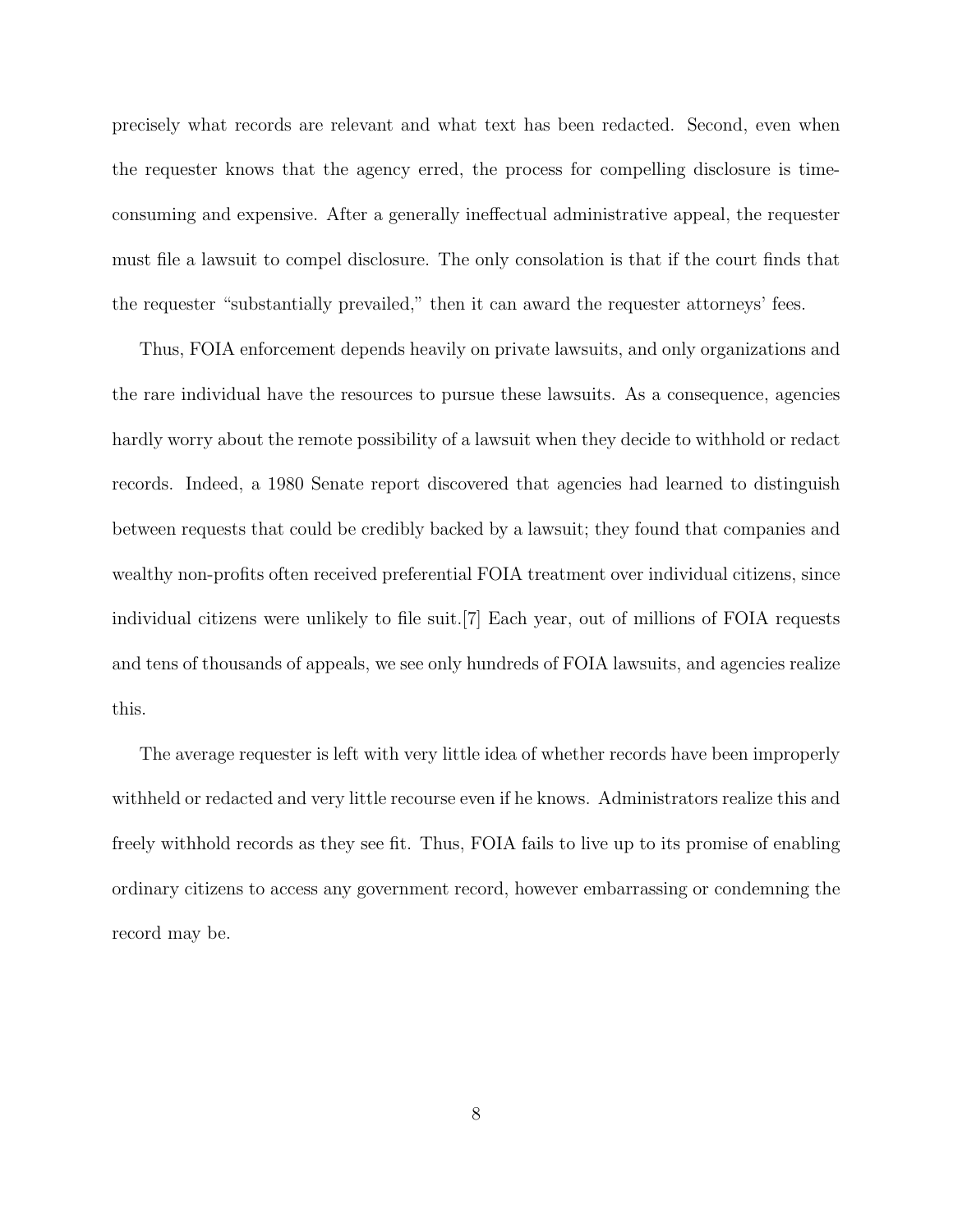#### 3.3 Administrative Accountability

Besides private mechanisms for enforcement, the FOIA provides three administrative mechanisms to hold agencies accountable for their FOIA actions. Unfortunately, none of these have had much effect, and their existence is poor consolation to the denied FOIA requester.

First, each agency publishes an annual report with statistics on FOIA requests, appeals, backlogs, fees, staffing, and timeliness. Unfortunately, yearly variations in agency reporting make it difficult to analyze trends over time, and variations in data from agency to agency make it difficult to compare agency practices. For example, many agencies report the median processing times of each of their divisions, and the divisions change over time. Some agencies measure processing time from the day when requests are "perfected," while others measure from the day they are received. Some agencies include Privacy Act requests, while some agencies do not. The GAO struggles valiantly every year to assemble a coherent analysis of these inconsistent reports. In any case, these reports receive negligible political attention, so agencies have little incentive to improve their statistics.

Next, the Department of Justice has the authority to withhold counsel from agencies sued under FOIA. Since agencies lack the authority to retain outside counsel, Justice can use this authority to coerce FOIA compliance. In practice, Justice very rarely threatens to withhold counsel.[26] Especially in recent years, Justice has simply used its authority implicitly to provide FOIA guidance and training, rather than explicitly to coerce compliance. A component of Justice — the Office of Information and Privacy — issues a biweekly newsletter called FOIA Post, and it provides additional educational materials for employees.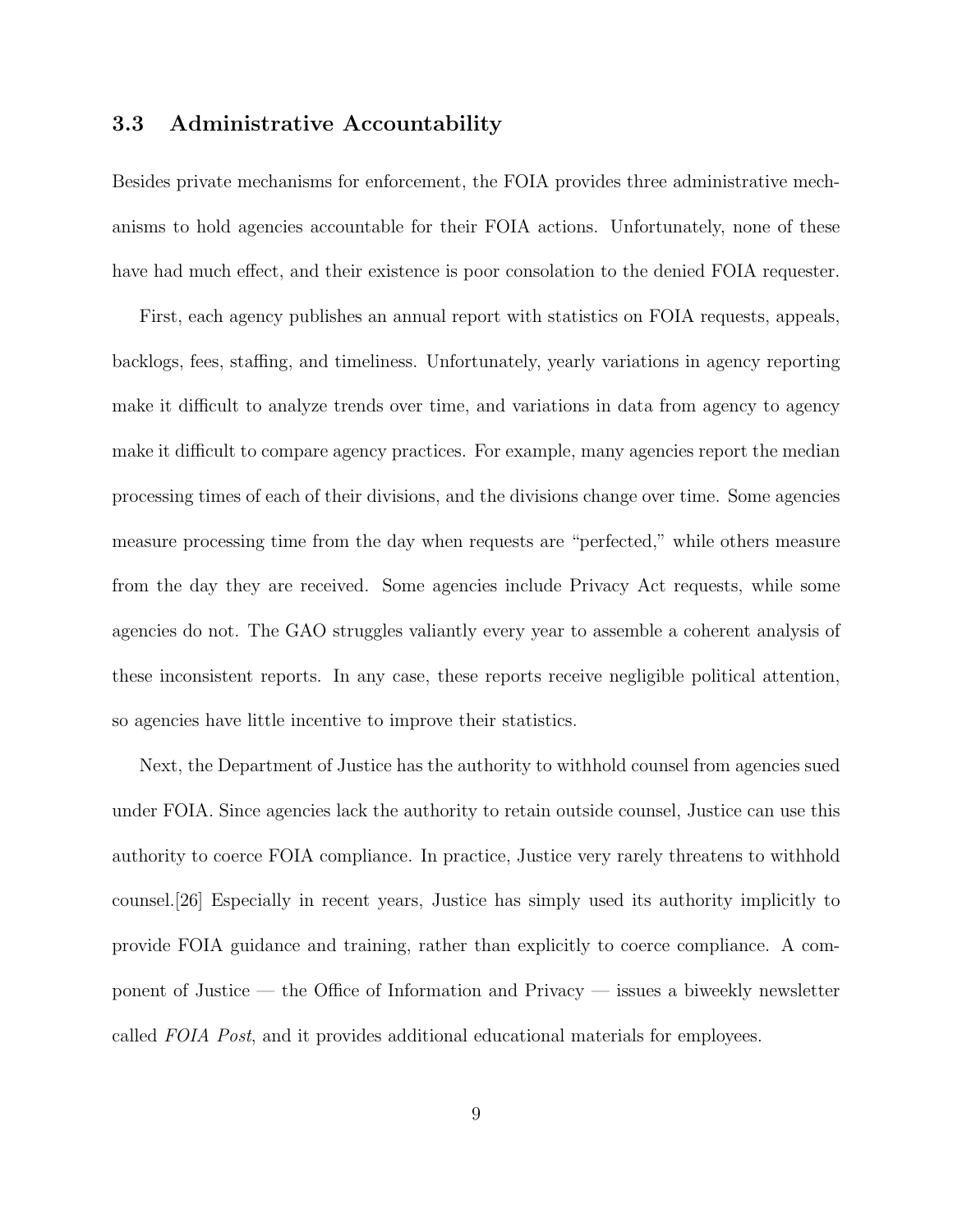The most explicit use of Justice's authority is the memo that incoming Attorneys General issue outlining new Presidents' FOIA policy; however, even these broad statements of policy (backed by explicit threats of withholding counsel) cause little change in agency practice. For example, under the Clinton administration, Janet Reno promulgated a very permissive FOIA policy with a "presumption of disclosure" and a promise to defend the withholding of records only if disclosure could cause "foreseeable harm:"

The Department will no longer defend an agency's withholding of information merely because there is a "substantial legal basis" for doing so. Rather, in determining whether or not to defend a nondisclosure decision, we will apply a presumption of disclosure. . . . In short, it shall be the policy of the Department of Justice to defend the assertion of a FOIA exemption only in those cases where the agency reasonably foresees that disclosure would be harmful to an interest protected by that exemption.[4]

In sharp contrast, under the following Bush administration, John Ashcroft promulgated a much more restrictive FOIA policy; his memo replaced the presumption of disclosure with a new policy of careful consideration of all the possible interests that could be implicated by disclosure. Ashcroft's memo promised to defend the withholding of records in essentially any legally defensible situation:

Any discretionary decision by your agency to disclose information protected under the FOIA should be made only after full and deliberate consideration of the institutional, commercial, and personal privacy interests that could be implicated by disclosure of the information.. . .When you carefully consider FOIA requests and decide to withhold records, in whole or in part, you can be assured that the Department of Justice will defend your decisions unless they lack a sound legal basis or present an unwarranted risk of adverse impact on the ability of other agencies to protect other important records.[5]

These two memos seem to reflect diametrically opposite philosophies about government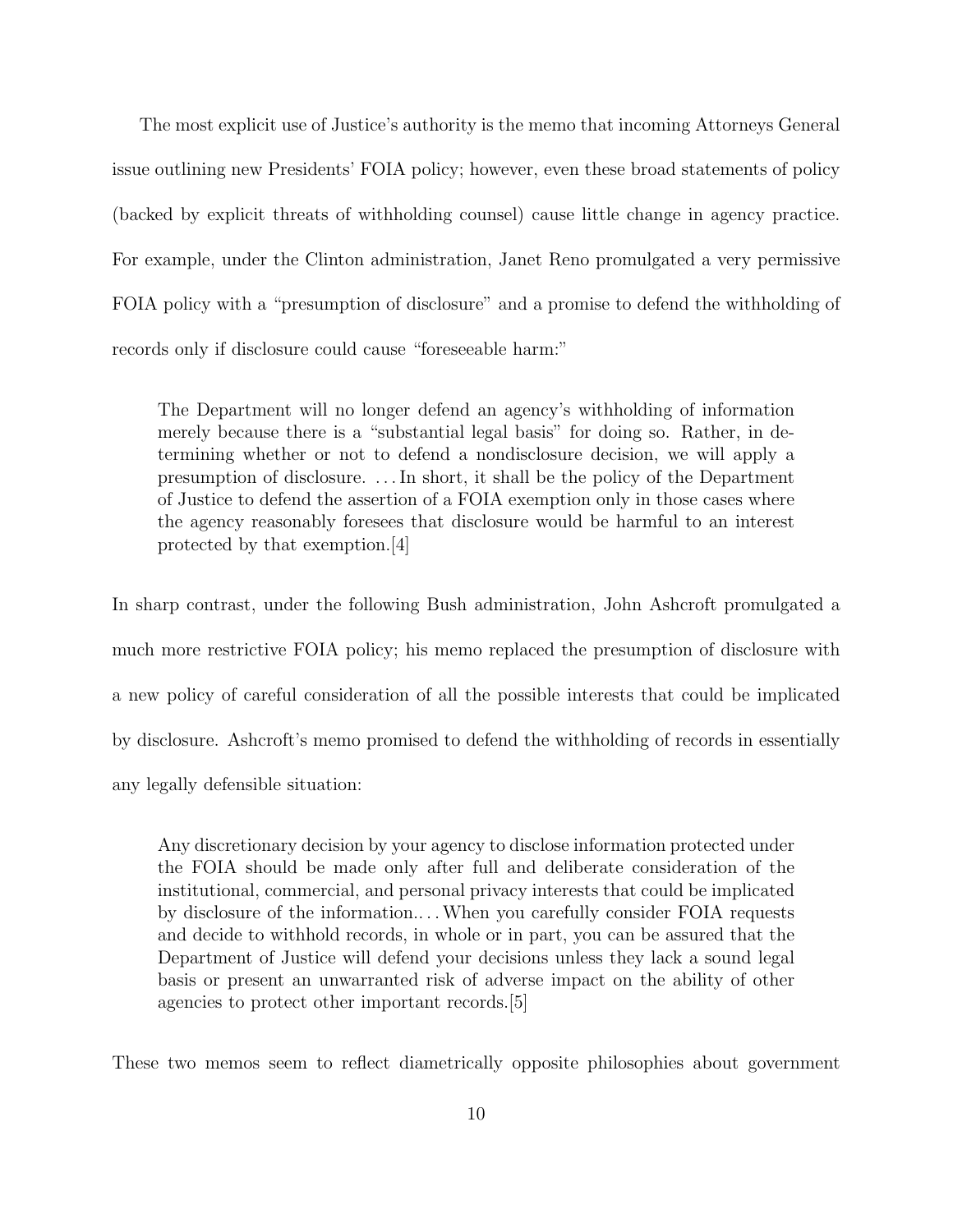transparency, and they threaten to place the full force of the Justice Department behind those philosophies. However, in reality, these memos had little effect on agency practices outside the defense establishment. The National Security Archive found in a 2003 study that most federal agencies "indicated little change in regulations, guidance, or training materials reflecting" Ashcroft's FOIA memo.[3] If such a drastic change in stated Justice policy produced such minor change in agency practice, we can only conclude that the Department of Justice exercises little power in enforcing FOIA. Thus, the Department of Justice essentially provides only FOIA guidance and training. Though this may promote FOIA compliance overall, it again gives little consolation to the frustrated requester.

FOIA's final mechanism for public accountability is a promise to discipline arbitrary and capricious employees  $(\S 552(4)(F))$ , but not a single employee has ever been disciplined under this paragraph. Here is how the process should work: if the court rules that "agency personnel acted arbitrarily or capriciously with respect to the withholding" of records under FOIA, then the US Office of Special Counsel should initiate a proceeding against the officer or employee primarily responsible for the withholding to determine whether disciplinary action is warranted. The Special Counsel should submit his findings and recommendations to the agency's administrative authority, which should take the recommended corrective action.

In practice, no agency personnel have ever been disciplined under FOIA. Only twice has a court ever referred findings to the Special Counsel.[26] In the first case, the request and all subsequent appeals were completely ignored by the agency; nevertheless, the Special Counsel found no fault with agency personnel in a mind-bogglingly technical reading of its imperative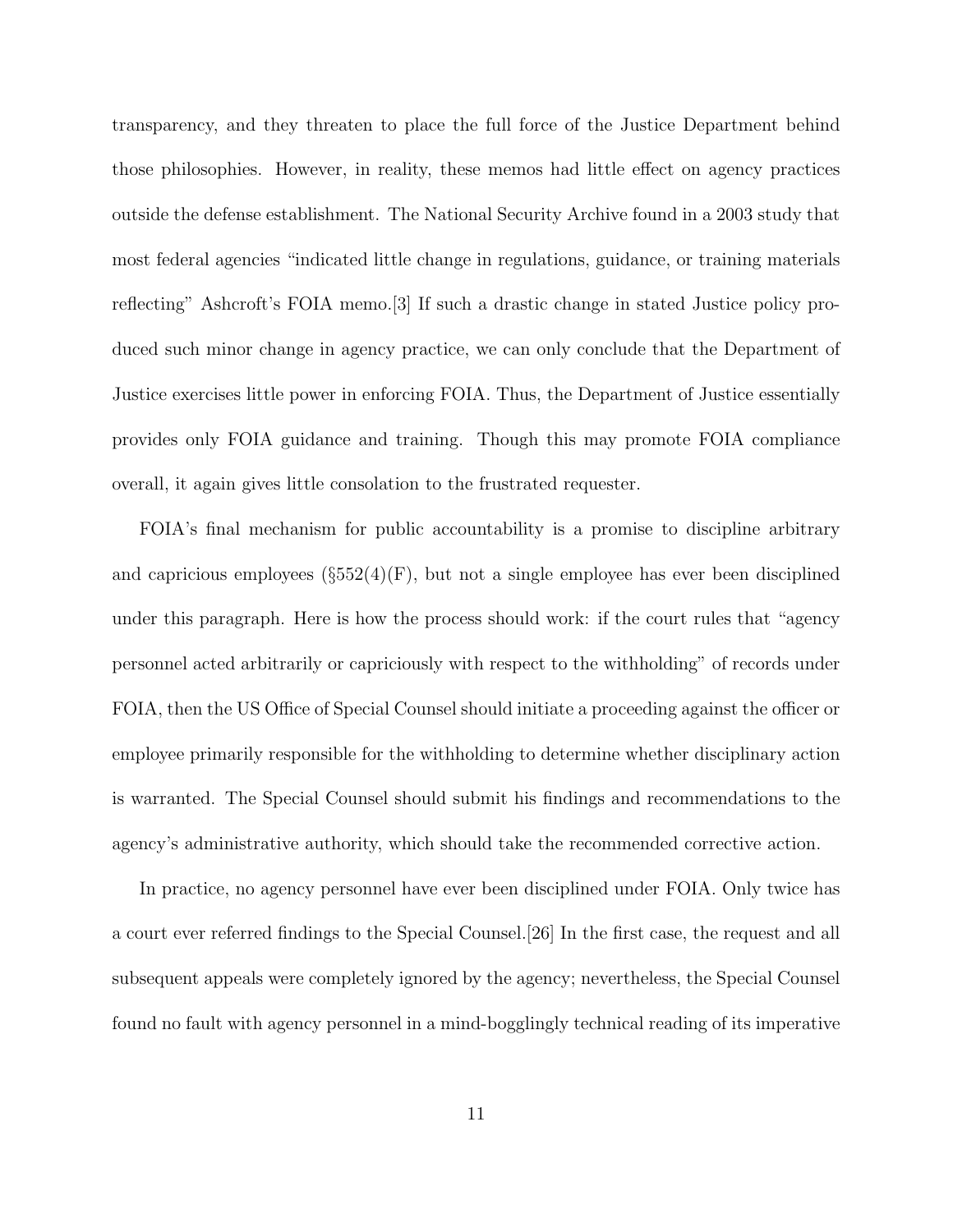under FOIA "to determine whether disciplinary action is warranted against the officer or employee who was *primarily responsible* for the withholding:"

All of these officials had management responsibilities in connection with the FOIA and, to some degree, the extensive delays involved in furnishing records to Mr. Holly as promised can be laid to mismanagement. However, the Act limits our authority to proceed against those who are "primarily responsible" for a failure to produce. On the basis of the evidence before me, I cannot find that any of the persons mentioned fall into that category. (Accordingly), it is the conclusion of this office that disciplinary action is not warranted.<sup>3</sup>

That is, since many officials were jointly responsible for the withholding, they could not identify any single employee who was primarily responsible for the withholding. The second case referred to the Special Counsel was closed without any public findings.<sup>4</sup> Clearly, this system was not working. In 1978, frustrated with this state of affairs, Congress authorized the Special Counsel of the new Merit Systems Protection Board to initiate investigations of FOIA violations even without judicial referral, but this Special Counsel has never issued findings under this authority.<sup>5</sup>

Thus, none of FOIA's three mechanisms for administrative accountability are effective. Nobody cares about FOIA statistics, the Department of Justice only provides guidance and training, and no agency personnel have ever been disciplined under FOIA. We must look beyond these administrative remedies to find better ways to enforce FOIA.

 $3$  Holly v. Acree, 72 F.R.D. 115 (D.D.C. 1976). Quoted in 1980 Senate Report.[7]

<sup>4</sup>Long v. Internal Revenue Service, Order No. C7-640V (D.C. Wash. 1981).

<sup>&</sup>lt;sup>5</sup>At least not until 1989, when the Special Counsel became an independent executive branch. This conclusion is based on a review of all 23 Merit Systems Protection Board decisions containing the term "FOIA," retrieved from its website at http://www.mspb.gov/mspbdecisionspage.html on December 5, 2005.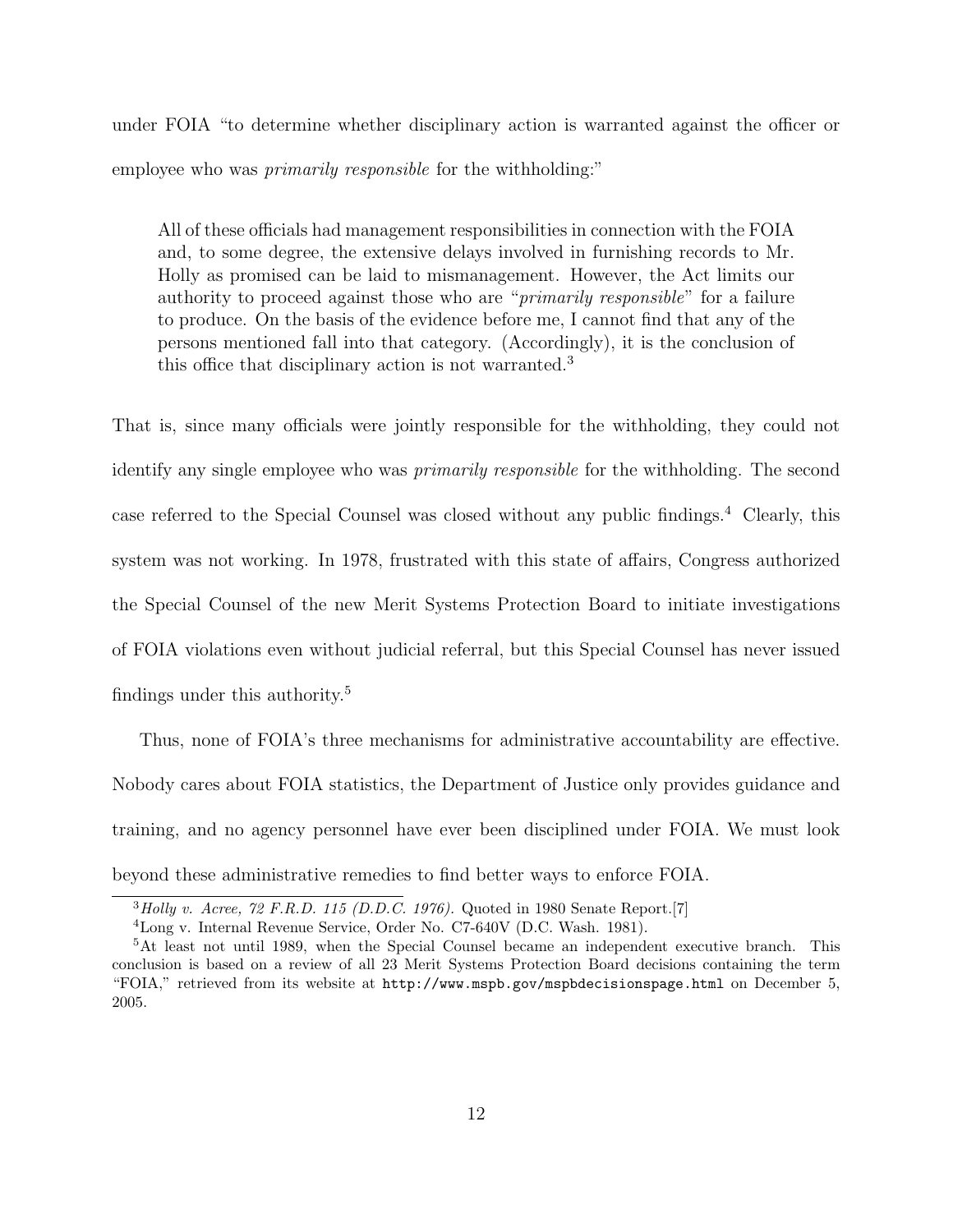#### 3.4 Government Motivations

We've seen the legal loopholes in FOIA that lead to a lack of accountability; we've seen the empirical evidence of the results. Without accountability, we can only ask administrators to apply their best, impartial judgment and trust that they do their job well. This actually works well in many other circumstances; we trust that government employees will do their job correctly when they, say, renew our drivers' licenses or audit our tax returns. However, unlike most government functions, FOIA reveals how employees do their jobs, so FOIA administrators cannot be impartial in the same way as the person renewing our drivers' licenses our auditing our tax returns. Especially considering the unusual amount of discretion in complying with FOIA, we cannot expect employees to impartially comply with FOIA out of sheer good will. The motivations provided by the law and government simply fail to align employees with the goals of FOIA.

For example, the law imposes *personal* liability on administrators for improperly disclosing information; since we have seen that FOIA utterly fails to discipline employees for improperly withholding information, legal self-interest predisposes administrators towards withholding. Naturally, disclosing classified information can result in up to 10 years in prison (18 U.S.C. §798), but liability for disclosure extends far beyond just classified information. For example, if a government employee discloses trade secrets or confidential financial information, 18 U.S.C. §1905 can send him to jail for up to a year. Harrison Wellford illustrates the conflict with an ironic anecdote:

The OEO suspended Rudy Frank, one of its employees, for allegedly releasing confidential information on the salaries of teachers at a day-care center operated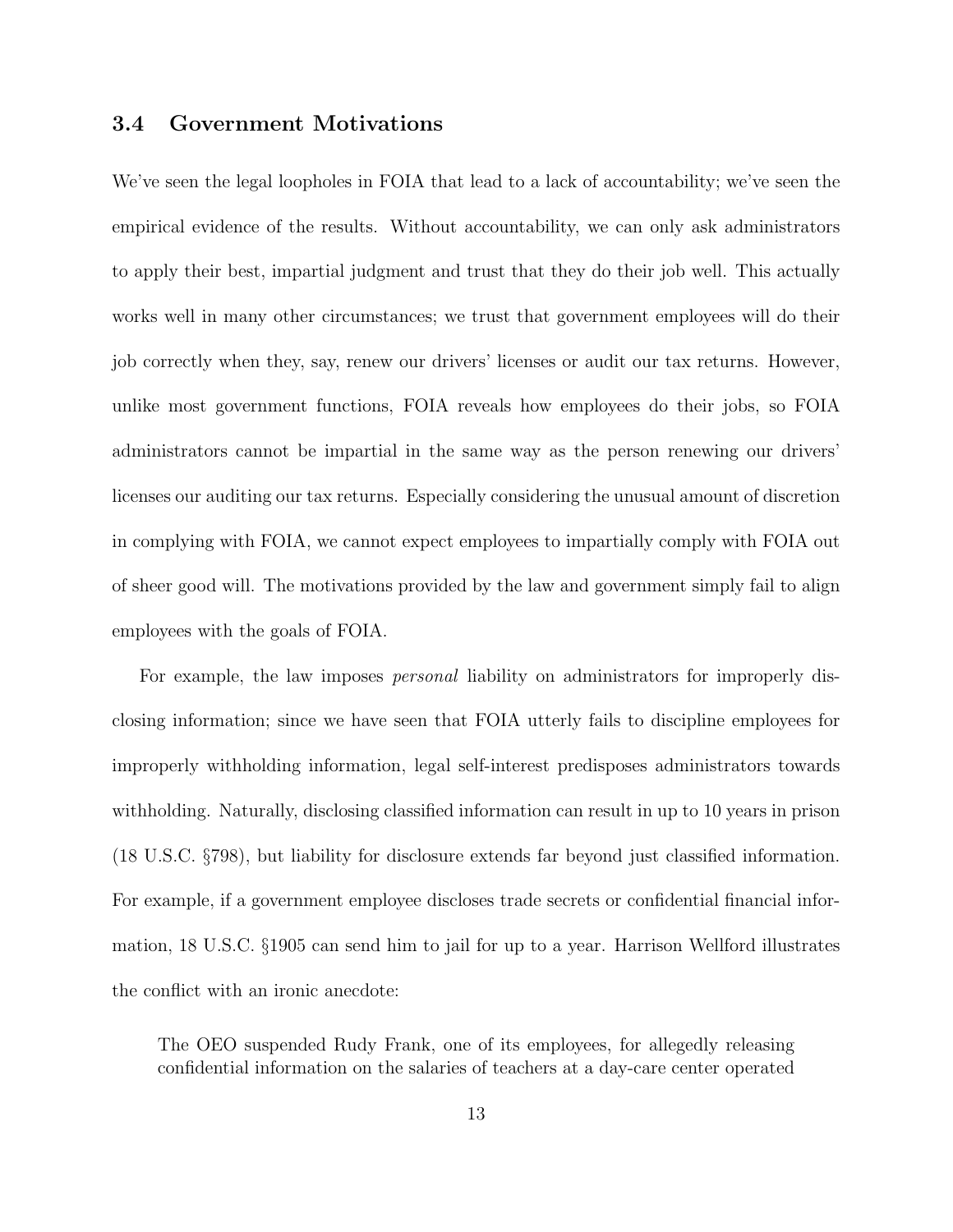by a private corporation under contract to the OEO. Frank then sued the OEO under the Freedom of Information Act to force the OEO to make the day-care salaries public. Faced with the lawsuit, the OEO gave the "secret" data to Frank but refused to lift his suspension.[28]

This certainly shows the double standards of liability for withholding and release. With the risk of job loss, civil liability, and even criminal penalties, it is small wonder that administrators tend to err on the side of withholding rather than disclosure.

In other circumstances, government employees have records that impugn their own behavior, contradict agency policy, or reveal inconvenient political connections. Without accountability, administrators are naturally predisposed to withhold these records.

I spoke with a staffmember in a governor's office who handled FOIA requests to understand exactly how this mixture of misaligned motivations and lack of accountability results in poor treatment of FOIA requests. She reported that it was regular practice to suppress documents when politically expedient. An agency head would come around one day, saying, "So, do you have that document? Let me know before you release it." The next day, he would intimate, "Remember that document? Why don't we forget about it for now?" After all, the requester will not notice that the document is missing, and even if he does, he will not sue.

As for response time, the staffmember reported that the requests are treated with little urgency, and the office pays little attention to the statutory time limit; if the office is busy or if the person responsible for the records is traveling or sick, then the request will simply sit on a desk somewhere, regardless of the statutory deadline. For politically sensitive requests, it is also common practice to delay responding, to provide more time to spin the disclosure and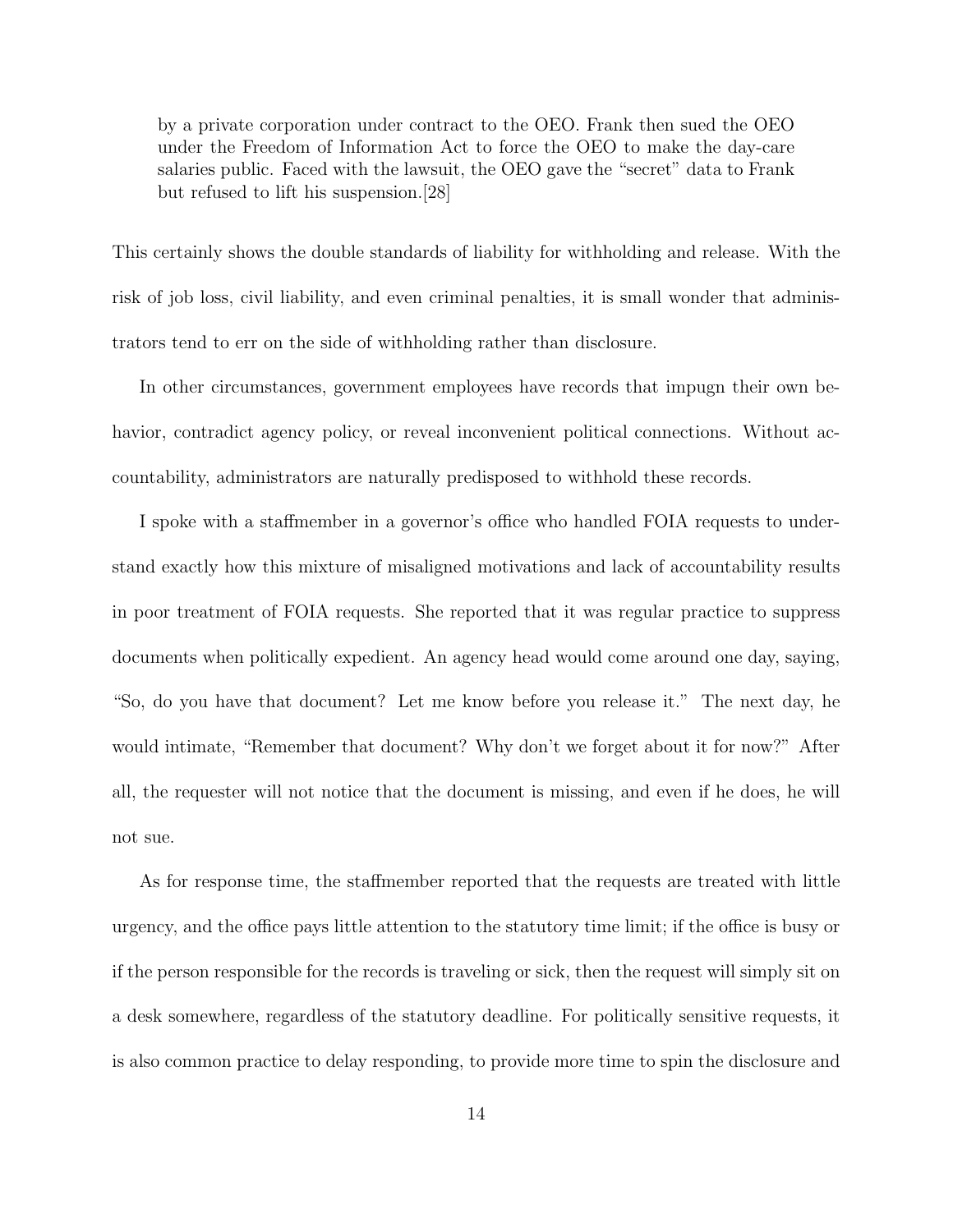limit its newsworthiness. Unfortunately, FOIA thus fails where it would be most valuable — in guaranteeing the right of access to politically sensitive information.

The staffmember gave the motivations starkly. The odds of any repercussions for withholding records and delaying are so slim that they are barely considered. The FOIA requester would have to file a lawsuit and prove wrongdoing in court, and few requesters have the resources for a lawsuit. So, why not sit on a request, wait for a while, and figure out how to spin it to minimize its political impact?

Harrison Wellers also extensively analyzes the motivations of the government employee under FOIA in None of your Business: Government Secrecy in America. He concludes that politically-appointed agency heads fear that they will be embarrassed or "second-guessed" if information is made public, and agency staff fear for their job security and advancement if information they release leads to embarrassment. For example, the FDA made major strides in FOIA compliance under the leadership of Peter Hutt from 1971 to 1975, but Hutt explains that agency heads initially feared that public disclosure would enable endless debate and second-guessing of their decisions:

Rather than risk the expenditure of substantial resources in public debate of this nature, with possible attendant increase in public confusion and loss of Food and Drug Administration prestige, it was easier to maintain the confidentiality of the underlying information and simply avoid the debate.

Indeed, this fear is somewhat well-founded; with great reluctance, the FDA released food safety data on sodium nitrite in 1972 to a Stanford graduate student, who came back with a 78-page analysis detailing the FDA's errors. Similarly, lower-echelon agency staff worry that disclosing information will endanger their careers if that information contradicts agency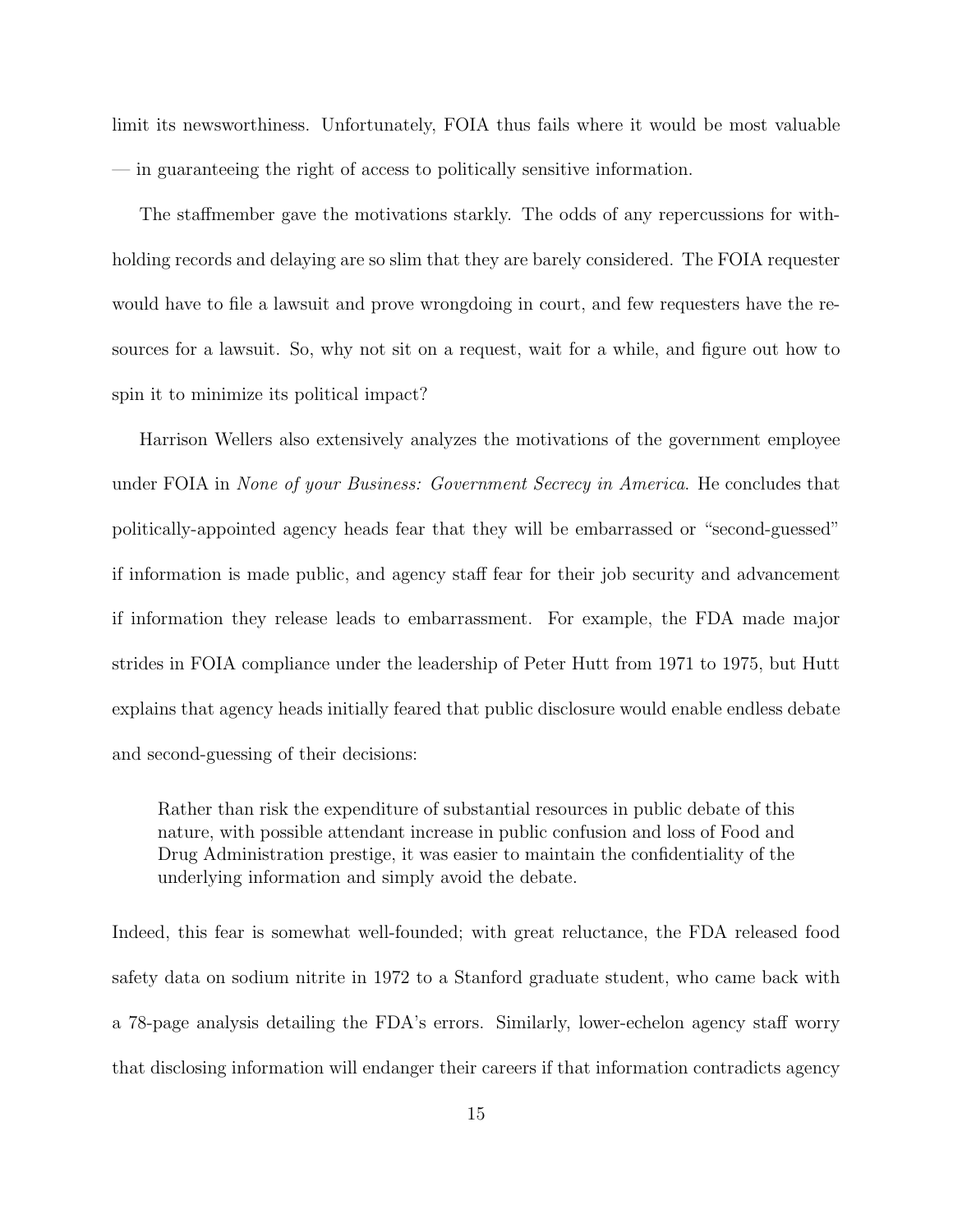policy or embarrasses supervisors. We see this attitude all the time when agency staff refuse to be interviewed alone or when agency staff insist on anonymity, even for the most trivial of matters. Finally, agency employees are not immune to the natural feeling that the files in their desks should be their own, private files. Unlike any other setting, FOIA forces employees to open potentially every file in their desk to public scrutiny, and we should not be surprised to find resistance to this scrutiny.

Thus, we see that the lack of FOIA accountability permits agencies to delay and withhold records however they wish. We cannot count on government good will to deliver complete and timely records, particularly since FOIA would be most valuable when administrators want to hide. FOIA needs accountability to reach its fullest potential.

# 4 The Solution: Imposing consequences and accountability

Lack of accountability is the basic flaw in today's FOIA. We need to hold agencies accountable for both the timeliness and the completeness of FOIA responses. With this understanding, we will evaluate Senator Cornyn and Senator Leahy's proposal to reform FOIA: the Cornyn-Leahy OPEN Government Act of 2005 (S.394), and we will propose some changes of our own. The OPEN Government Act would effectively solve the agency timeliness problem by creating real consequences for tardiness. These consequences would so strongly incentivize agencies to respond on time that FOIA requesters would have a reasonable assurance of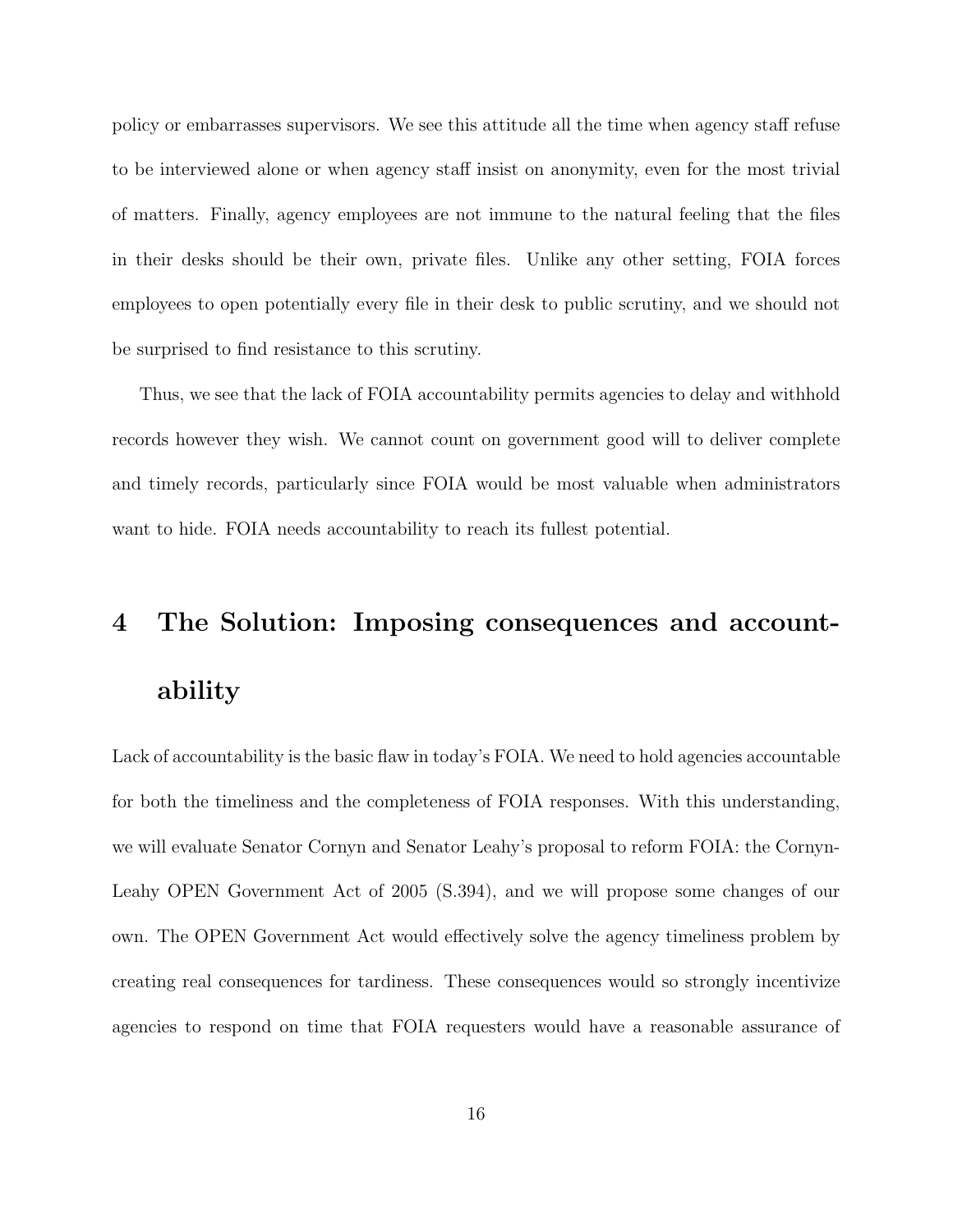a timely response. This single provision would be the OPEN Government Act's greatest success, since it imposes simple and enforceable consequences.

Holding agencies accountable for the completeness of their responses is a more difficult problem. The OPEN Government Act tries to address this problem by creating a FOIA ombudsman. The ombudsman would audit and review agency FOIA performance and mediate between requesters and agencies. Unfortunately, only experience will tell how well this works, and comparing this proposal with the Canadian ombudsman system already raises some doubts. The OPEN Government Act declines to fix FOIA's disciplinary mechanisms; instead, it merely demands some reports about these disciplinary mechanisms from various responsible government agencies.

Finally, a uniform FOIA request submission and tracking system across the entire federal government would foster communication between requesters and agencies and thereby improve the perception of accountability under FOIA. It would also enforce a uniformity of accounting across the government, so the GAO could dependably identify trends in FOIA. The OPEN Government Act hints at this sort of system, but it doesn't realize the possibilities that this could offer.

#### 4.1 Delay

The Cornyn-Leahy OPEN Government Act of 2005 would establish consequences for agency tardiness; the resulting improvements in agency timeliness would change the entire character of FOIA in this country.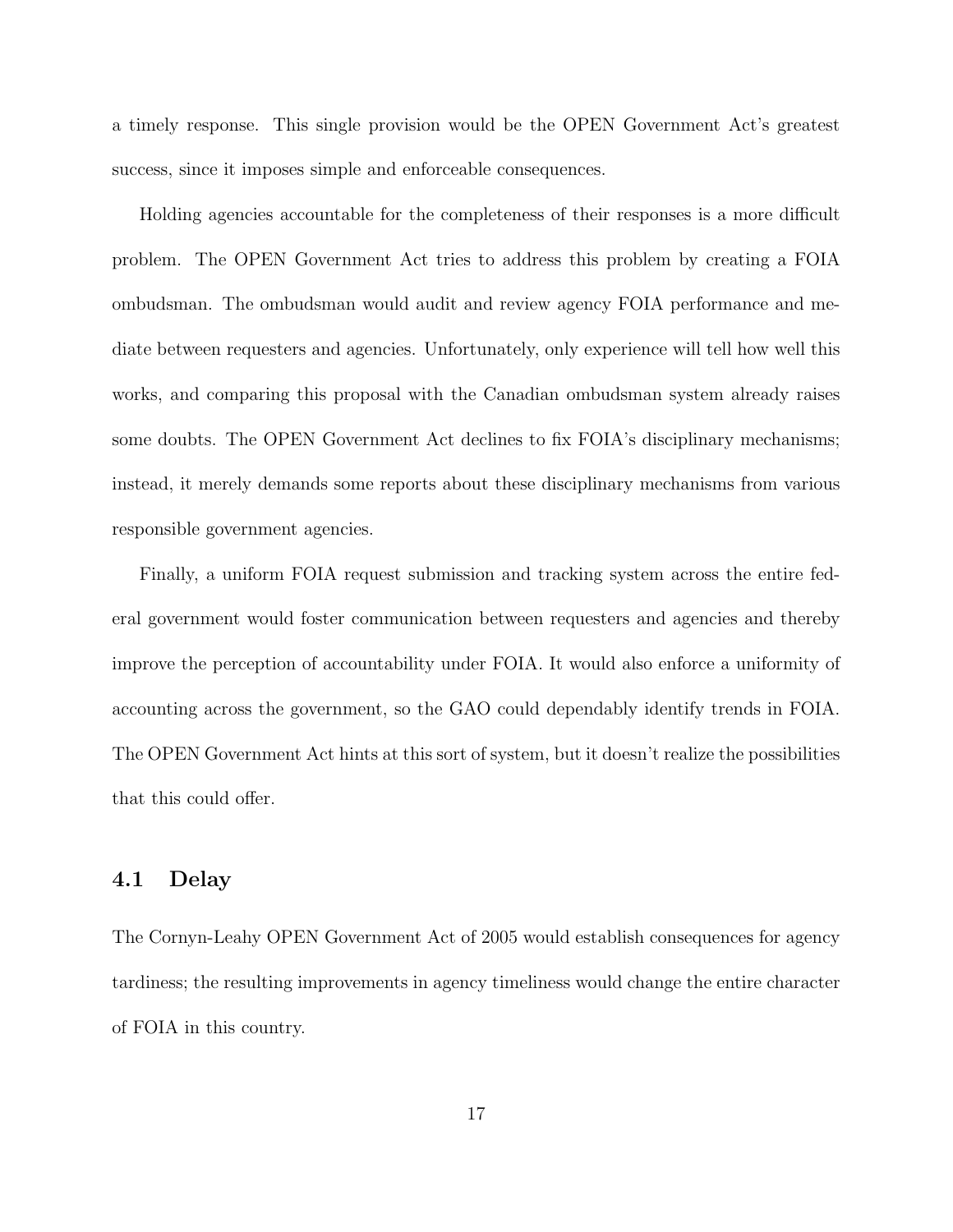The central provision of this act disqualifies an agency from exempting a record from disclosure if it misses the 20-day statutory limit for responding to the request:

- (G) (i) If an agency fails to comply with the applicable time limit provisions of this paragraph with respect to a request, the agency may not assert any exemption under subsection (b) to that request, unless disclosure—
	- (I) would endanger the national security of the United States;
	- (II) would disclose personal private information protected by section 552a or proprietary information; or
	- (III) is otherwise prohibited by law.
	- (ii) A court may waive the application of clause (i) if the agency demonstrates by clear and convincing evidence that there was good cause for the failure to comply with the applicable time limit provisions.'.

This presents a strong incentive for agencies to comply with the time limit. If the agency wants to withhold records under any FOIA exemption, it will need to respond in a timely fashion to the request. Experience in Texas suggests that this is highly effective.[20]

Admittedly, this provision is, of course, enforceable only by lawsuit; however, if the agency missed the deadline but still withheld records, the requester would have a clear (and presumably inexpensive) case. The court would also award the requester attorney's fees for "substantially prevailing." The OPEN Government Act further strengthens this remedy by granting the requester attorney's fees if the pursuit of the suit was the "catalyst" for the release of records. That is, if the agency refused to release records but released them upon filing of the lawsuit to render the case moot, the requester would still be entitled to attorney's fees. (This tactic of stalling and then releasing records to render the case moot continues to be a common agency practice.)

This provision would strongly encourage agencies to respond within 20 days. Filing a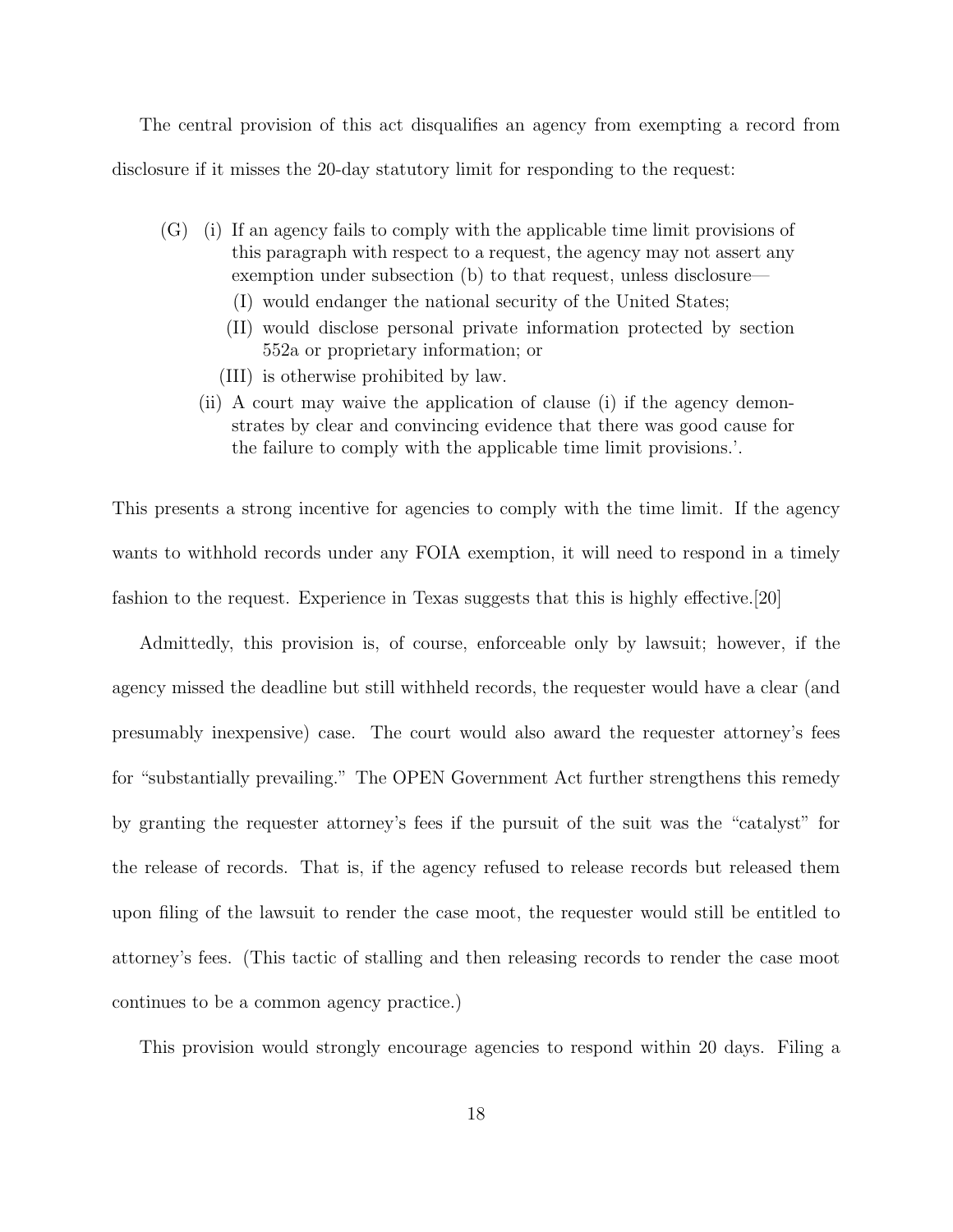FOIA request with this sort of likelihood is unprecedented in the history of FOIA. This would revitalize FOIA and substantially improve the transparency of our government.

#### 4.2 Tracking and computerization

We could make major improvements in FOIA administration by mandating the use of a single government-wide FOIA computer system like  $FOIAX$ press.<sup>6</sup> This system accepts requests, tracks progress, and delivers responses over the Internet. It provides computerized systems for record redaction and fee payment. It automatically collects FOIA statistics and generates the appropriate reports. Twenty-five different agencies are already using FOIAXpress internally to track and service FOIA requests, though none of them appear to be using the Public module to accept requests and deliver responses over the Internet.<sup>7</sup>

Such a system would provide a uniform way for citizens to access government records. Moreover, one unified system would yield consistency in data reporting between agencies and across years, allowing the GAO to perform truly meaningful analysis of trends in FOIA satisfaction. The computerized redaction would also permit a level of audit and analysis that was never possible on paper. The GAO could analyze, for example, the number of lines redacted under each exemption or the variation between agencies or even between individual administrators. This would be a truly promising path to explore.

Unfortunately, it would require at least several tens of millions of dollars; although this is a truly trivial sum of money, the need to appropriate money makes this unlikely to make it into

 $6$ http://www.foiaxpress.com/. I mean to use this as an example. I don't mean to endorse it, though I admit I am not aware of any comparable software.

<sup>7</sup>http://www.foiaxpress.com/Clients.html.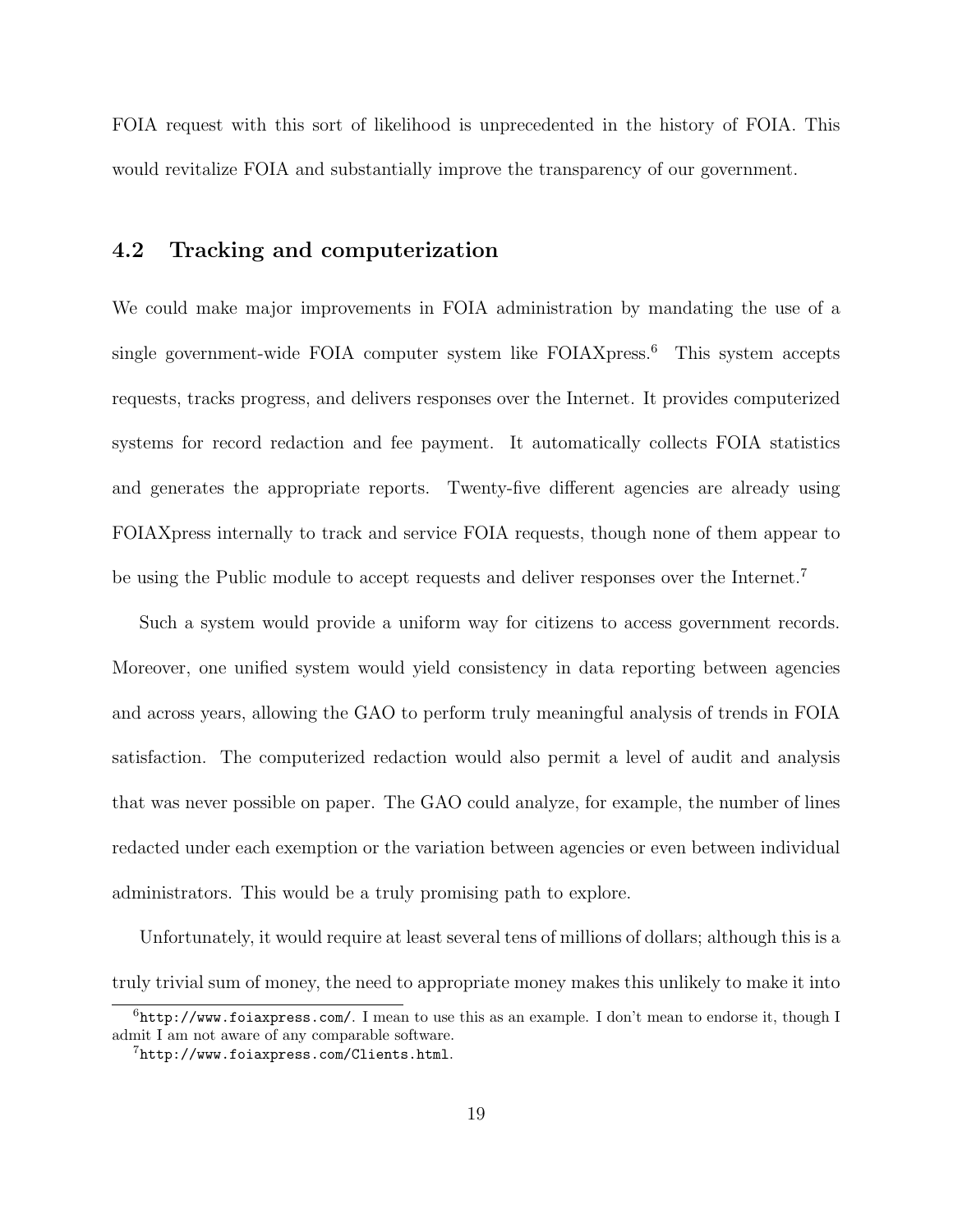the OPEN Government Act. Instead, the OPEN Government Act simply requires agencies to issue a tracking number and estimated completion date for each request. Requesters would be able to track requests online and by phone. The estimated completion date and the tracking system would improve requesters' experience with FOIA, but they won't substantially change FOIA.

#### 4.3 Improperly withheld and redacted records

We would also like to hold agencies accountable for the completeness of FOIA responses. Unfortunately, this problem is more difficult than the timeliness problem, and the OPEN Government Act does not present a clear solution.

The OPEN Government Act barely even attempts to discipline employees who arbitrarily and capriciously withhold records. It would have the Attorney General notify the Special Counsel of any court finding that employees deserved disciplinary action, but this is a fairly useless change. As discussed above, courts have found only twice that employees deserved disciplinary action, and in neither case did the Special Counsel take any disciplinary action. Instead of actually solving the problem, the OPEN Government Act asks for annual reports from the Special Counsel and the Attorney General, and it asks the Office of Personnel Management to assemble some recommendations about motivating employees to comply with FOIA. It ought to be a simple matter to impose civil liability or disciplinary action on employees who illegal withhold records, but the OPEN Government Act basically punts on this problem.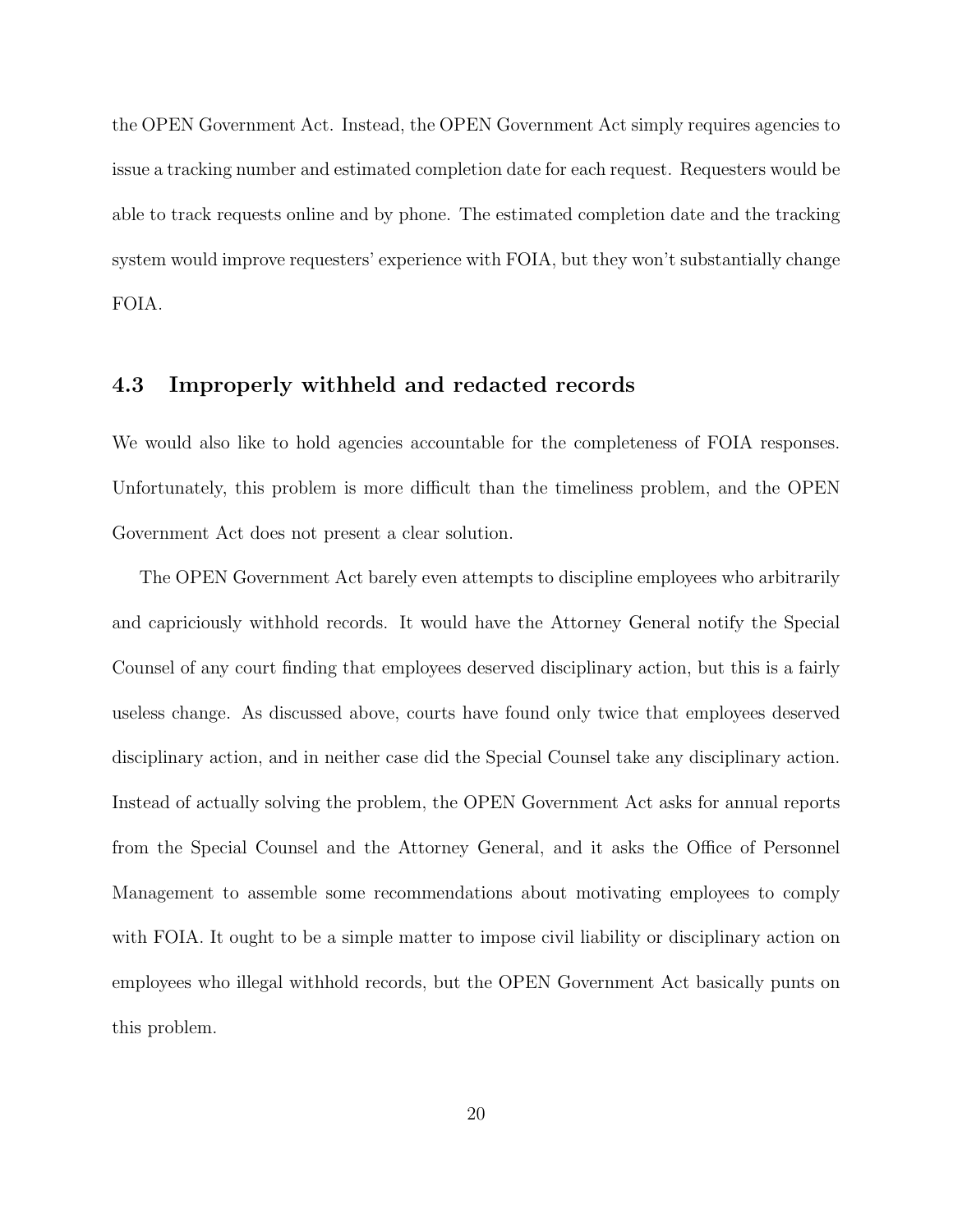The other major provision of the OPEN Government Act creates a FOIA ombudsman "to review agency policies and procedures, audit agency performance, recommend policy changes, and mediate disputes between FOIA requesters and agencies."<sup>8</sup> This ombudsman would oversee the entire FOIA process. It is important to note that requesters could file suit with or without seeking the ombudsman's mediation, and they could even file suit and seek mediation simultaneously. The ombudsman thus would not impose any further delays on enforcement. The ombudsman may well improve the average citizen's access to government records. For the average citizen without the time and money to sue, the ombudsman provides a mechanism for him to seek redress without the expense and time of a lawsuit. Even though the ombudsman has no formal powers to force compliance, it may solve conflicts as a privileged mediator that individual citizens cannot.

Canada also enforces its Access to Information Act with an ombudsman, in the form of the Information Commissioner. Unlike the OPEN Government Act's proposed ombudsman, the Canadian requester can only file suit in court after the Information Commissioner has reviewed the case. Like the OPEN Government Act's proposed ombudsman, the Information Commissioner has no formal powers to enforce compliance. Alasdair Roberts has made a career of studying the Canadian system, and he finds the Canadian ombudsman system far superior to the American internal review/judicial review system. "Ordinary folks" cannot afford the time and expense of a lawsuit, so an ombudsman/commissioner is much easier to handle.<sup>[2]</sup> On the other hand, he does note some flaws with the Canadian system. Specifically, the ombudsman's lack of any formal authority makes it difficult for the ombudsman to engage

<sup>8</sup>http://cornyn.senate.gov/FOIA/files/OPEN\_Gov\_Act\_sect\_by\_sect.pdf.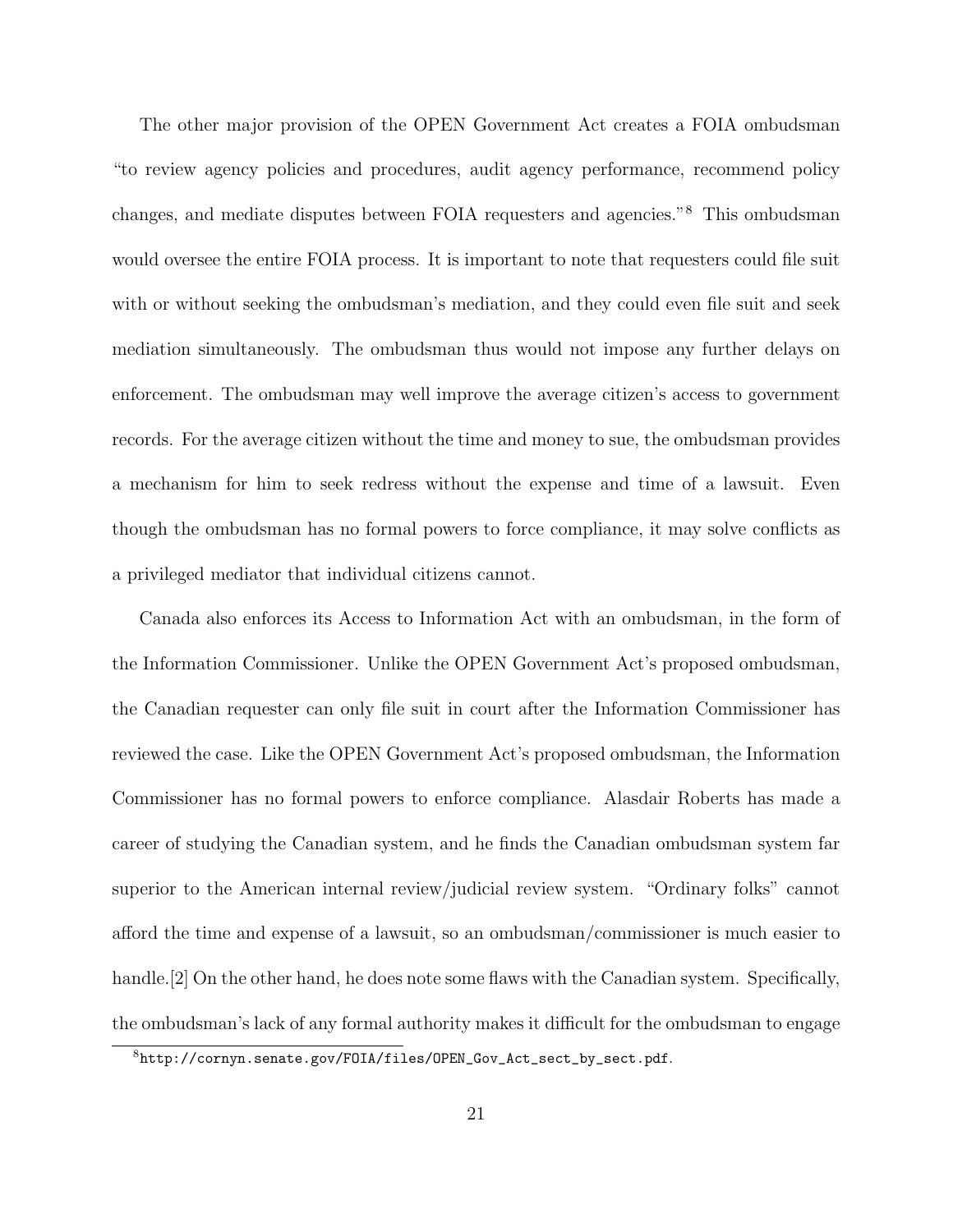constructively with reticent government agencies. Without the power to monitor or order compliance, the Canadian ombudsman can only fall back on subpoenas and public advocacy, which create hostile and ineffective relationships between the ombudsman and government agencies.[23]

Undoubtedly, the success of the ombudsman would depend heavily on good implementation by the administration. Though it is not entirely clear how successful the ombudsman would be, this would definitely represent a significant positive step in making the government records accessible. The success of the ombudsman really depends on its administration and its relationship to the other agencies. Only experience will reveal how effective it will be.

## 5 Conclusion

Government transparency is an integral part of a democratic society. Citizens should be able to peer into their governments' darkest corners and look for things that are wrong. For only when citizens know their government can they participate effectively in its operation. FOIA has served us well over the last decades, but lawsuits followed by more lawsuits have been necessary to keep the dark corners lit. These dark corners are just where FOIA is most valuable, and it is just where FOIA stumbles — in the delays, in the withholdings, and in the redactions — because agencies are most wary of exposing the darkest corners of their administration. Without accountability, we cannot ensure that FOIA keeps these dark corners lit.

The Cornyn-Leahy OPEN Government Act takes one big step in making agencies ac-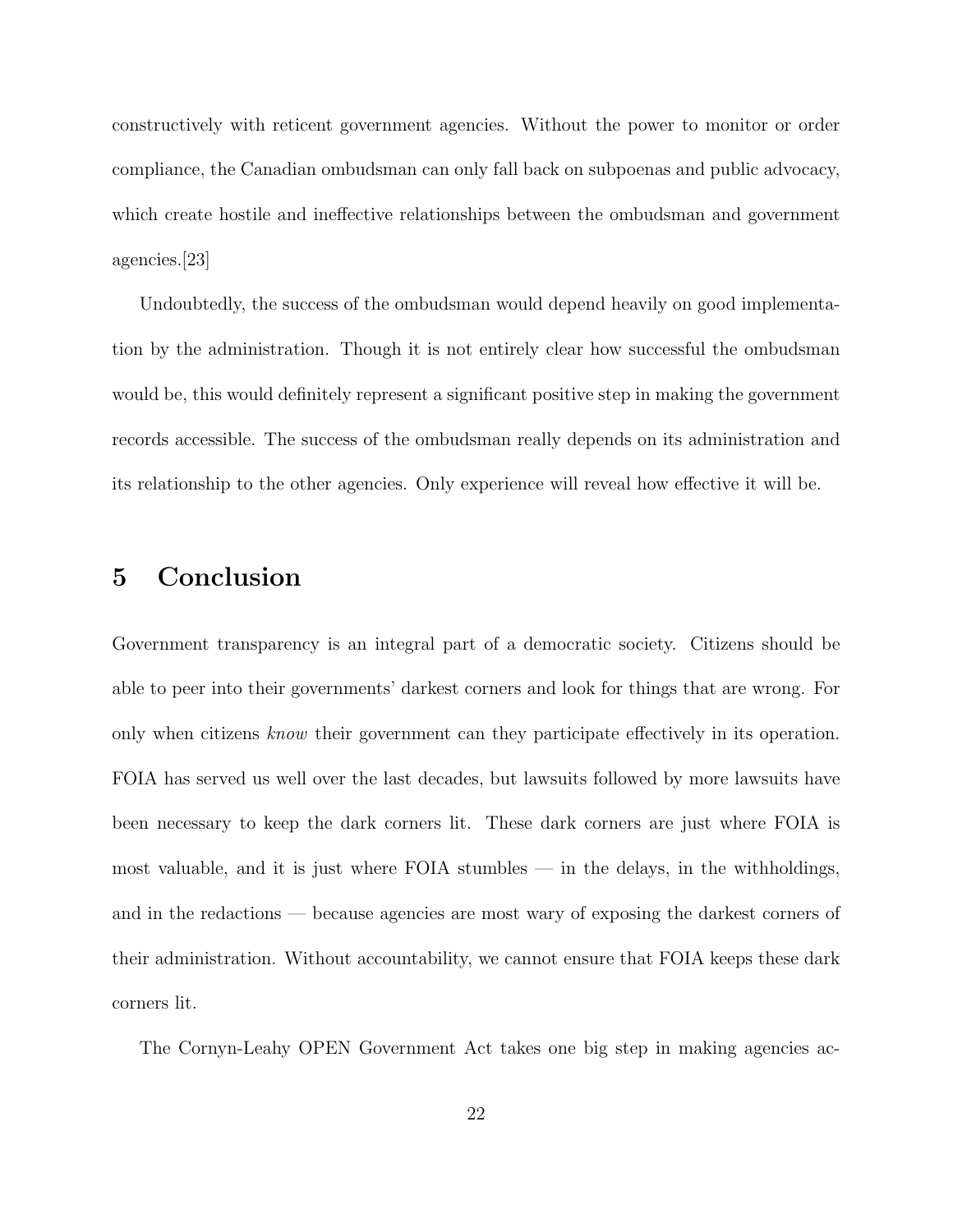countable for their tardiness in responding to FOIA requests; it takes an uncertain forward step in creating a FOIA ombudsman. It takes small steps in many other directions, but we need to look farther ahead and find ways to hold agencies accountable for the completeness of their FOIA responses. An enforceable FOIA would go a long way towards making government accountable to the people.

## References

- [1] Interview with an anonymous staffmember in a government office, Nov 20, 2005.
- [2] Private email with Alasdair Roberts, Nov 17, 2005.
- [3] National Security Archive. "THE ASHCROFT MEMO: 'Drastic' Change or 'More Thunder Than Lightning'?" Phase 1, March 14, 2003. http://www.gwu.edu/ ~nsarchiv/NSAEBB/NSAEBB84/findingsag.htm.
- [4] Janet Reno, FOIA Memorandum, FOIA Update, Vol. XIV, No. 3, 1993. http://www. usdoj.gov/oip/foia\_updates/Vol\_XIV\_3/page3.htm.
- [5] John Ashcroft, FOIA Memorandum, FOIA Post, October 15, 2001. http://www. usdoj.gov/oip/foiapost/2001foiapost19.htm.
- [6] Information Policy in the 21st Century: A Review of the Freedom of Information Act: Hearing before the Subcommittee on Government Management, Finance, and Accountability of the Committee on Government Reform, 109th Cong., 1d Sess., Serial No. 109-46, May 11, 2005. http://www.access.gpo.gov/congress/house/ pdf/109hrg/22705.pdf.
- [7] Staff of Subcommittee on Administrative Practices and Procedure of the Senate Committee on the Judiciary, 95th Congress, 2d Session, Agency Implementation of the 1974 Amendments to the Freedom of Information Act (1980).
- [8] Staff of House Committee on Government Operations, 92d Congress, 2d Session, Administration of the Freedom of Information Act, H.R. Rep. No. 1419, (1972). http: //www.eecs.harvard.edu/~dpeng/foia1972.pdf.
- [9] U.S. General Accounting Office. Information Management: Update on Implementation of the 1996 Electronic Freedom of Information Act Amendments. GAO-02-493. (August 2002).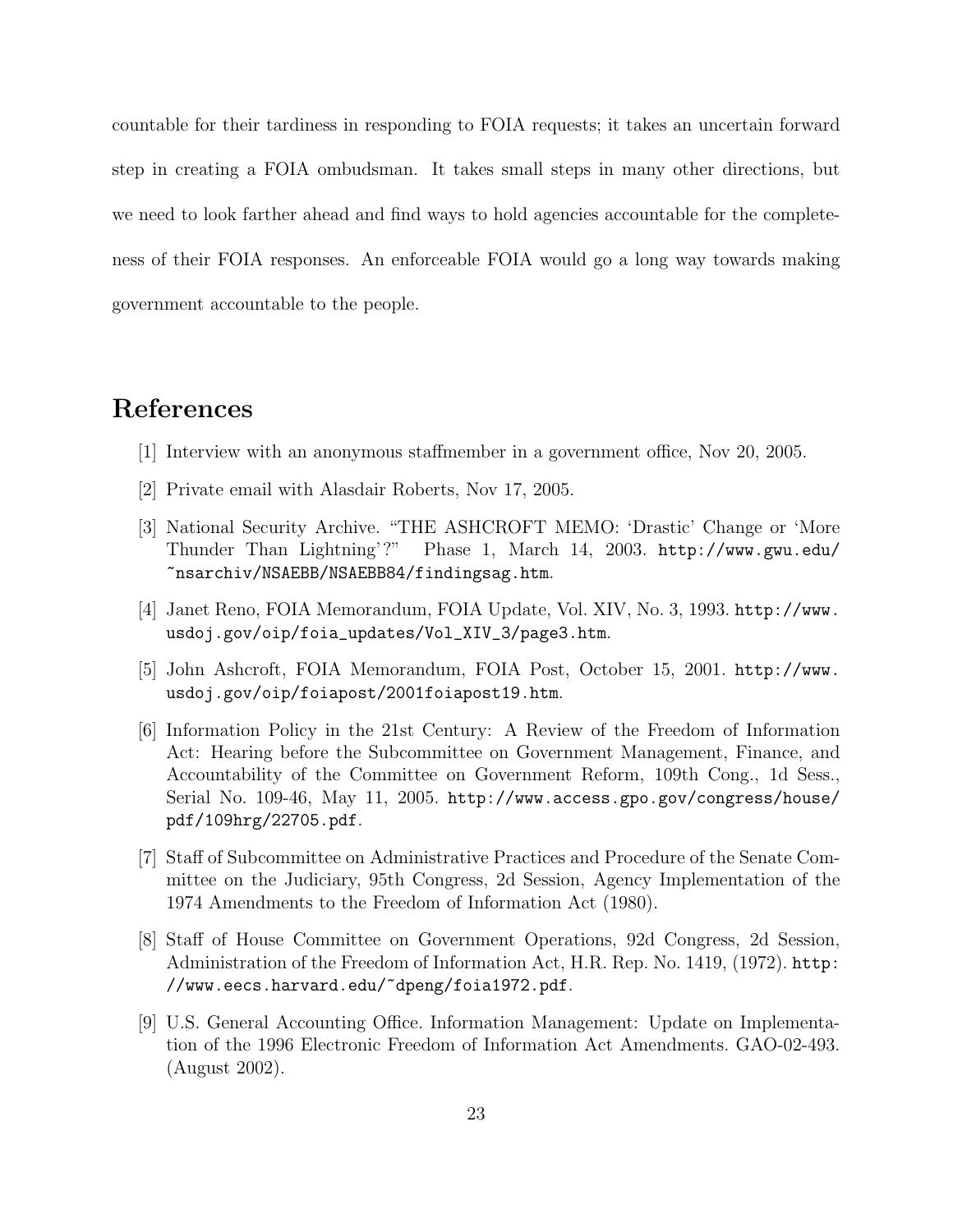- [10] U.S. General Accounting Office. Information Management: Progress in Implementating the 1996 Electronic Freedom of Information Act Amendments. GAO-01-378. (March 2001).
- [11] U.S. General Accounting Office. Freedom of Information Act Operations at Six Department of Justice Units. GAO/GGD-83-64. (May 23, 1983).
- [12] U.S. General Accounting Office. Update on Previous GAO Findings, Observations, and Recommendations Concerning the Freedom of Information Act. LCD-80-103. (August 13, 1980).
- [13] U.S. General Accounting Office. An Informed Public Assures that Federal Agencies Will Better Comply with Federal Information/Privacy Laws. LCD-80-8. (October 24, 1979).
- [14] U.S. General Accounting Office. Government Field Offices Should Better Implement the Freedom of Information Act. LCD-78-120. (July 25, 1978).
- [15] U.S. General Accounting Office. Timeliness and Completeness of FBI Responses to Requests Under Freedom of Information and Privacy Acts Have Improved. GAO-78- 51. (April 10, 1978).
- [16] Freedom of Information Act, 5 U.S.C. §552 (2002).
- [17] Freedom of Information Act Amendments of 1974, P.L. 93-502, 88 Stat. 1561 (1974).
- [18] Senator John Cornyn. OPEN Government Act. http://cornyn.senate.gov/FOIA/.
- [19] Pending Senate Bill. OPEN Government Act. S.394 (Feb 16 2005).
- [20] Openness in Government and Freedom of Information: Examining the Open Government Act of 2005: Hearing before the Subcommittee on Terrorism, Technology, and Homeland Security, of the Committee on the Judiciary, 109th Cong., 1d Sess., S. Hrg. 109-69, Serial No. J-109-7, March 15, 2005. http://frwebgate.access.gpo. gov/cgi-bin/getdoc.cgi?dbname=109\_senate\_hearings&docid=f:22471.pdf.
- [21] US Department of Justice. FOIA Law Review Articles. http://www.usdoj.gov/ foia/lawrevart.pdf.
- [22] Herbert N. Foerstel. Freedom of Information and the Right to Know. Westport, CT: Greenwood Press, 1999.
- [23] Alasdair S. Roberts. New strategies for enforcement of the Access to Information Act, Queen's Law Journal, 27 (Winter 2002), 647-683. http://faculty.maxwell. syr.edu/asroberts/documents/journal/Roberts\_QLJ\_2002.pdf.